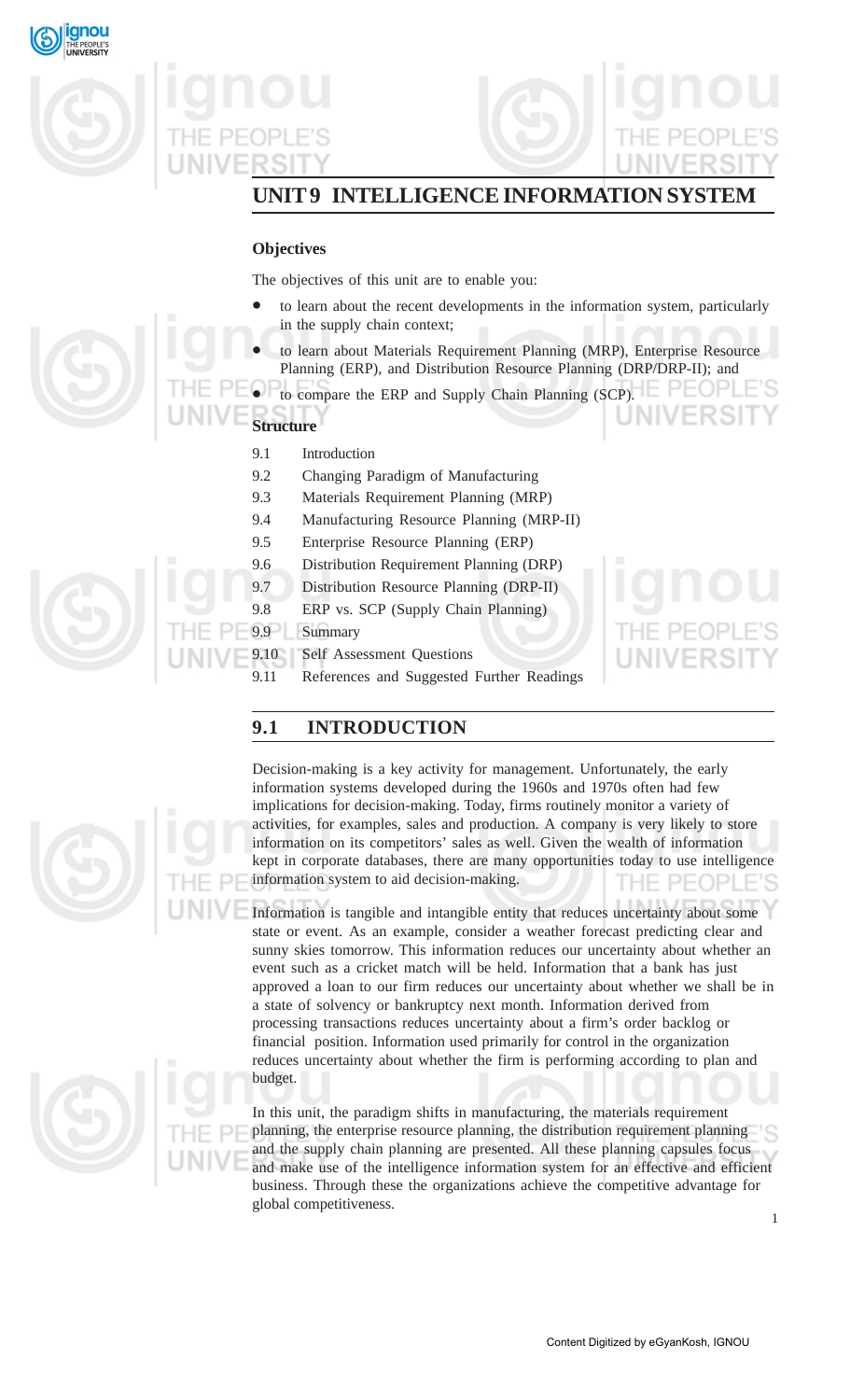



## **9.2 CHANGING PARADIGM OF MANUFACTURING**

Since, 1950, global trade is growing at a faster pace than the overall growth Gross Domestic Product (GDP) of the world. Indian Government, with its new open policies towards foreign investments; overhauling of customs and duties; fewer stringent rules toward repatriation of profits; and open market policies through privatization are positioning it to harness the benefits in the new surge in globalization of economics.

Increased global competition, informed customers, technology adaptation, and global trade will put pressure on Indian companies to become more efficient. This means, the Indian companies have to strive for manufacturing excellence by improving product quality, making their price competitive, promoting product delivery and enhancing flexibility to absorb markets varied needs.

The manufacturing function is undergoing through a period of extra-ordinary revitalization. This requires attention on customer oriented products, excellent processes, the best tools and equipment, efficient production goods flow, clear and transparent controls, carefully engineered job, renewed emphasis on productivity, vastly upgraded quality standards empowered with total quality programs and innovation experiments in the management of people in the organization. This revitalization is also seen new manufacturing technologies. These technologies are being accompanied by innovation in management of manufacturing systems. These innovations place greater emphasis on manufacturing excellence – an important consequence of global competition in the global economy. These innovations are in effect answers to the challenges placed on the prominent manufacturing capability, by manufacturing enterprises who were caught up between high technology spurred by heavy investment, intelligent customers, new political and economic environments, demanding workforce and increasing competition. Every segment of manufacturing enterprise has gone through close scrutiny and as a result excellent and efficient new technologies emerged and earned their due place in the organization.

# **Intelligence Information System**

| <b>Old Rules of Manufacturing</b>                                                                                                        | <b>New Rules of Manufacturing</b>                                                                                                  |
|------------------------------------------------------------------------------------------------------------------------------------------|------------------------------------------------------------------------------------------------------------------------------------|
| Produced to forecast                                                                                                                     | Produced to order                                                                                                                  |
| Uniform/standardized                                                                                                                     | Highly variable/customized                                                                                                         |
| Low on information content                                                                                                               | High information content                                                                                                           |
| Characterized by a specific market niche.                                                                                                | Characterized by multiple market niche                                                                                             |
| Expected to have a larger market life.                                                                                                   | Expected to have a shorter market life                                                                                             |
| Self-contained                                                                                                                           | Open ended platform for upgrades/information/services                                                                              |
| Line personnel shouldn't challenge<br>current practices.                                                                                 | The person closet to the problem is the world's best<br>expert                                                                     |
| Layout the factory by function                                                                                                           | Cellular layout                                                                                                                    |
| Always keep people busy and<br>equipment humming.                                                                                        | Make only as such as you need only when you need                                                                                   |
| Inventory is an asset.                                                                                                                   | Inventory is liability                                                                                                             |
| Traditional performance measures<br>such as labor and machine efficiencies,<br>purchase price variance and overhead<br>absorption rates. | Measurements focus on improvement rates in cost,<br>quality, flexibility and value-added activities and<br>customers satisfaction. |
| Quality is inspected at the end of line.                                                                                                 | Building quality in throughout entire process.                                                                                     |
| Large lot sizes are better because we<br>amortize setup and change – over<br>times over more units.                                      | Constantly try to economically reduce lot size and<br>setup times.                                                                 |

## **Table 9.1: Changing Paradigm of Manufacturing**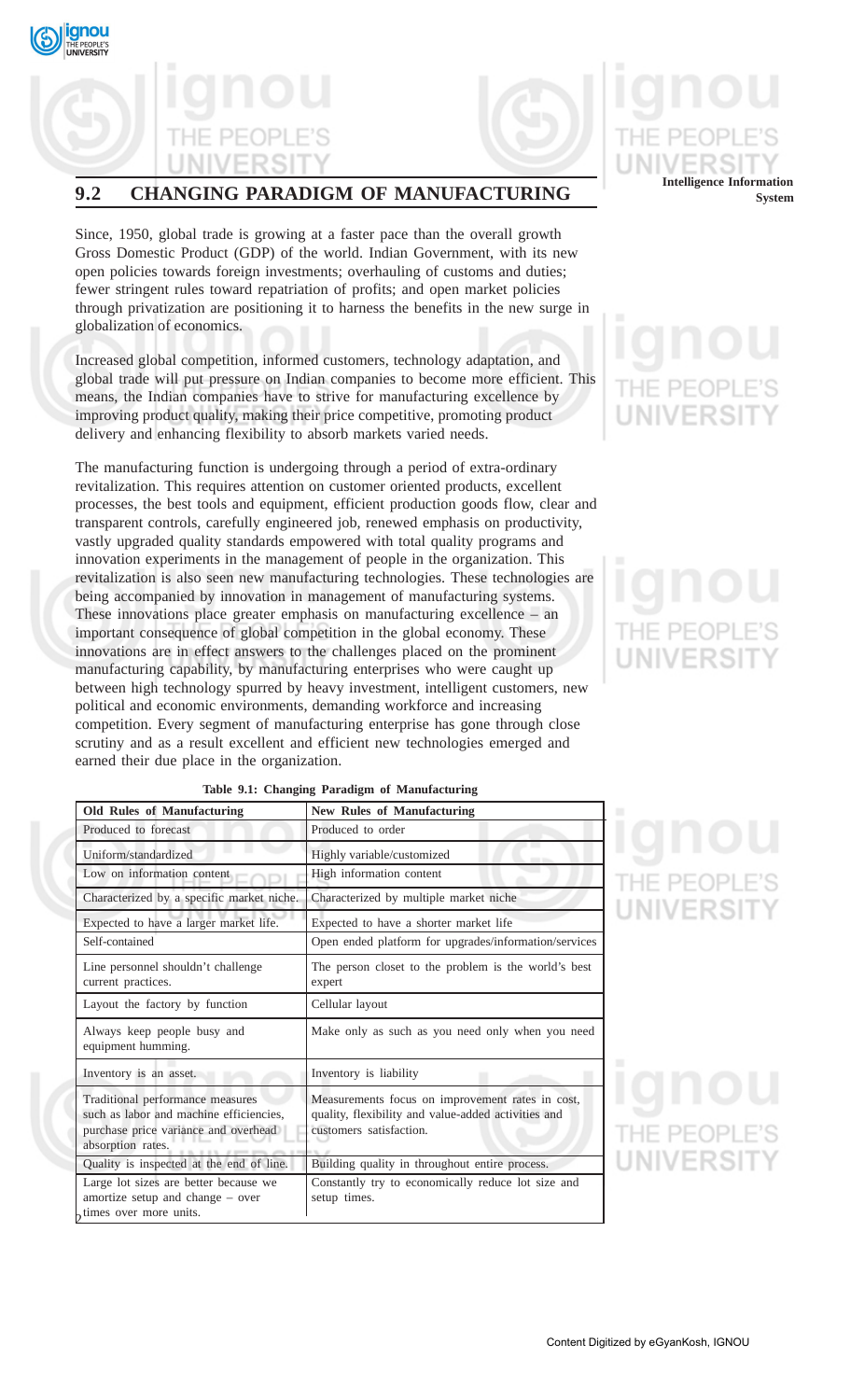





The new rules of manufacturing that cause the changing paradigm of manufacturing are compared against the old rules of manufacturing – shown in Table 9.1. The intelligence information systems consisting of MRP. ERP, DRP and SCP are a few solutions that gained significance to meet the current business challenges.

## **9.3 MATERIALS REQUIREMENT PLANNING (MRP)**

The materials requirement planning system is a major element in a manufacturing company and is also the heart of MRPII (Manufacturing Resource Planning). MRP is a computer-based information system designed to order and schedule 'dependent' demand inventories (raw materials, component parts, and subassemblies) in a coordinated manner. MRP is as much a philosophy as it is a technique, and as much as an approach to scheduling as it is an approach to inventory control. It views inventory from the vantage point of the stock-room, trying to insure that there will always be "just enough" on hand to meet projected demand.

Until the 1970s, the materials planning process in manufacturing environment suffered from two problems. The first was the enormous task of setting up schedules, keeping track of large numbers of parts and components, and coping with schedule and order changes. The second was the perception that a company had to choose between investing in high quantities of inventory or having excessive stock-outs. Practitioners used inventory-planning techniques that were designed for independent demand items, resulting in high inventories and frequent stock outs. Starting in the late 1960s and early 1970s, manufacturers recognized that planning dependent items differently from independent items (using MRP) could produce lower inventories and lower stock-out rates. Additionally, they enlisted the power of the computer to handle much of the burden of keeping records and determining material requirements.

The main purposes of an MRP system are to control inventory levels and assign operating priorities for ordered items. These may be briefly expanded as follows:

## **Inventory**

- Order the right part
- Order in the right quantity
- Order at the right time (start data)

**Priorities** 

- Order with the right due date
- Keep the due date valid

The motto of MRP is getting the right materials to the right place at the right time. The operating philosophy of MRP is that materials should be expedited when their unavailability would delay the overall production schedule, and deexpedited when a schedule change postpones their need. To this end, MRP logic will always plan inventory to the lowest possible amount, unless instructed otherwise by order modifiers. Order modifiers, including safety stock and lot sizes are discussed later in this unit.

### **Material Requirements Planning Inputs**

Figure 9.1 illustrates the five major sources of information required for MRP to operate:

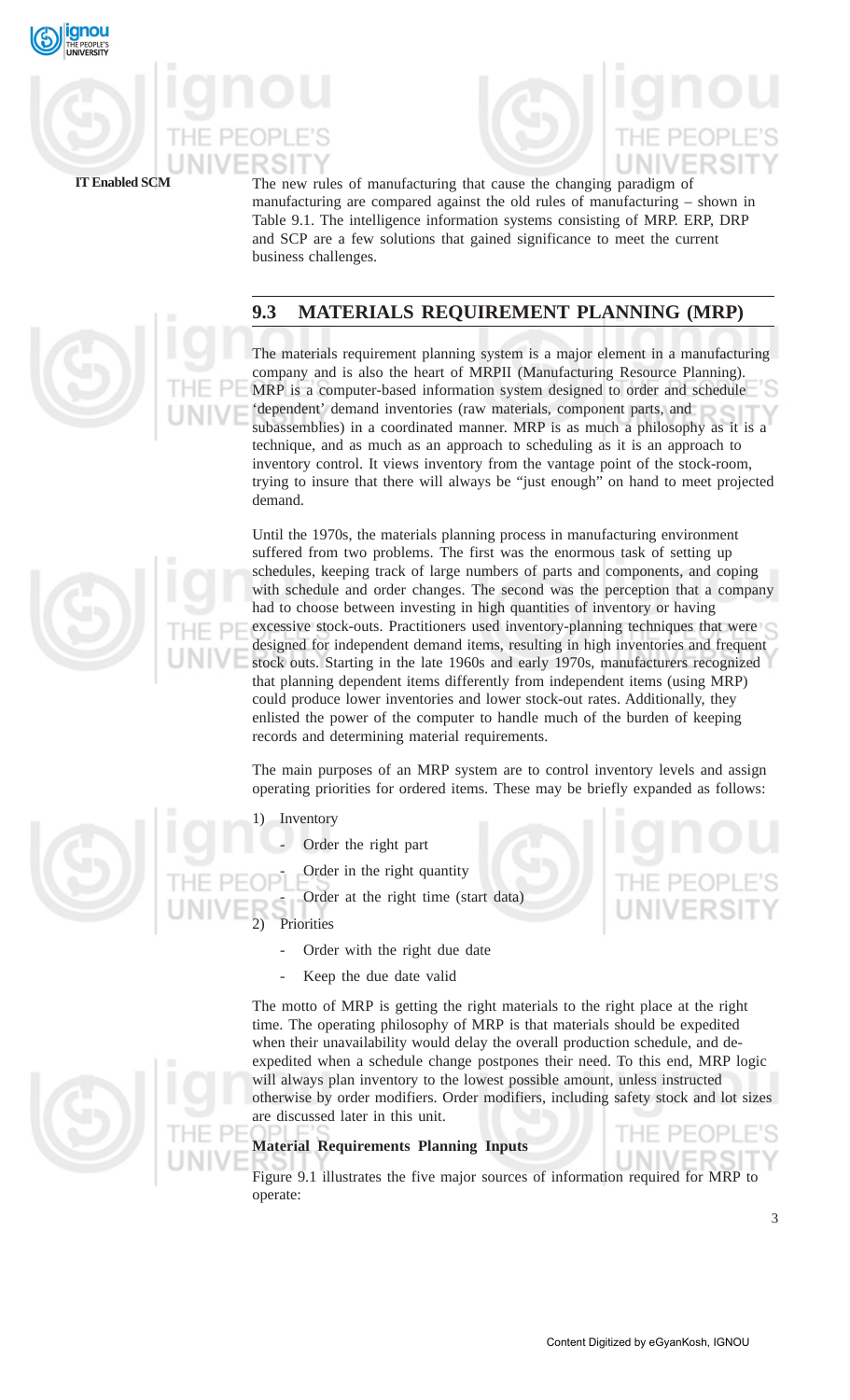

customers) are needed, in what quantities, on which specific dates, and when these items will be produced. The MPS has five major inputs, as shown in Figure 9.2.

The production plan provides a set of constraints on the MPS. The MPS must take into account all types of demand data for the items being scheduled including: sales forecasts, customer orders, distribution warehouse requirements, interplant requirements, service demand forecasts, and safety stocks. The MPS must know how much is available to accurately determine how much to orders. This requires the inventory status information on hand inventory, allocated stock, released production and purchase orders, and firm planned orders. The item master file provides planning data on each item to guide the MPS planning process, such as: lot-sizing rule to be used, shrinkage factor, safety stock, and lead-time. Rough cut capacity planning determines the capacity requirements to implement the Master Production Schedule, verifying the schedule's feasibility or causing the master schedules to revise the schedule.

 $\overline{4}$ 1) The Bill of Materials (BoM), also called a product structure or parts list, is a list of all the materials, and the quantity of each, required to produce one unit

# **NIVERSI**

## $PF($ UNIVERS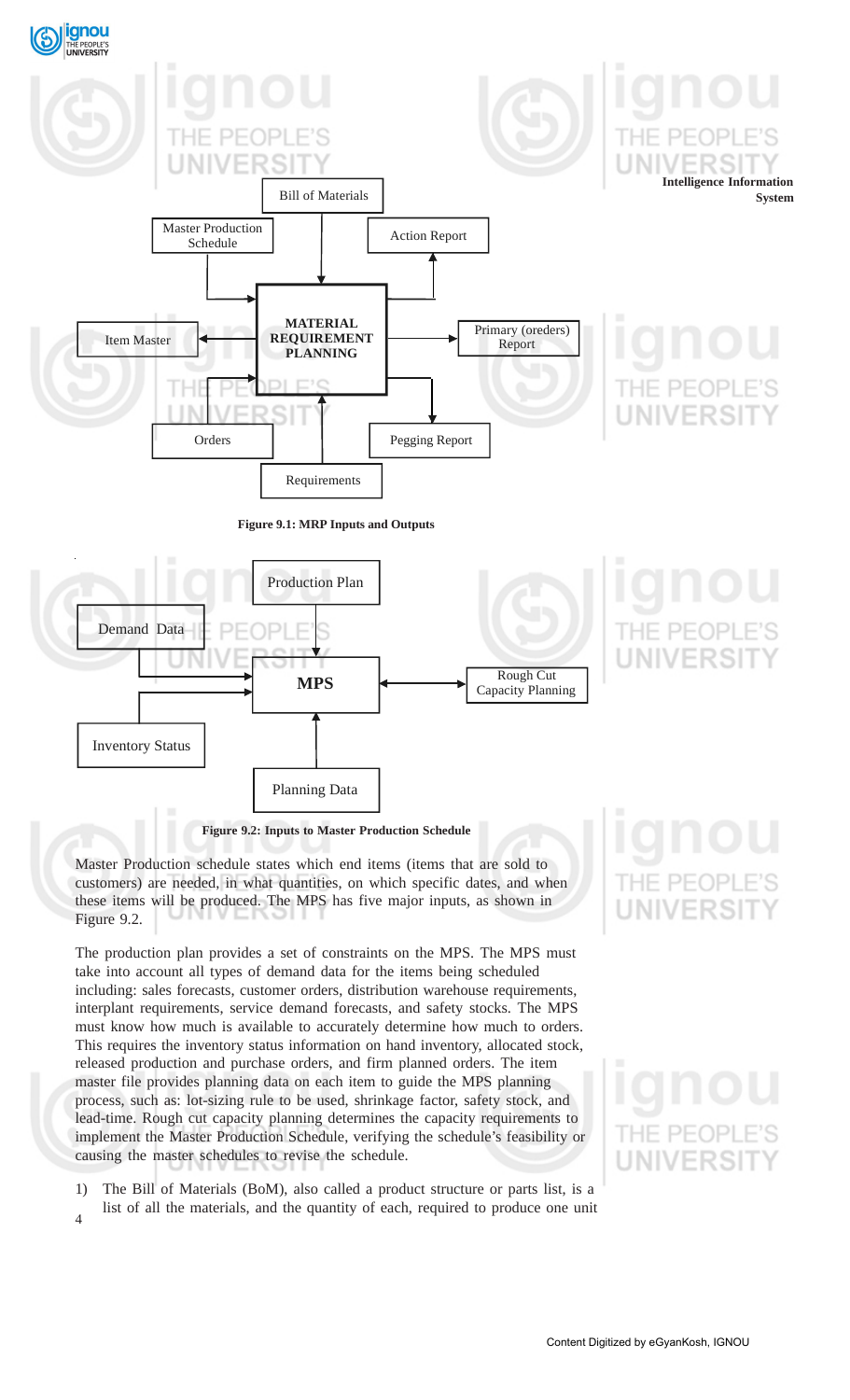

of a manufactured product, or parent. MRP uses the bill of materials, as the basis for calculating the amount of each raw material required for each time period. The engineering Bill of materials (often called the parts list) for a simple product (ball-point pen) is as shown in Table 9.2.

|  |  |  |  |  |  |  |  |  | Table 9.2: Engineering Bill of Materials (Parts List) for ball-point pen |  |
|--|--|--|--|--|--|--|--|--|--------------------------------------------------------------------------|--|
|--|--|--|--|--|--|--|--|--|--------------------------------------------------------------------------|--|



In an MRP system, a Bill of Materials (BOMs) file is an up-to-date computerized file that contains a single record for each individual parentcomponent relationship. The BOMs represent the actual sequence of fabrication and assembly.

- 2) Item Master in an MRP system is a computerized file with a complete record for each item, or part. Because MRP systems are part-oriented, the Item Master File is the heart of the system. Each item, no matter at how many levels it is used in a product, or in how many products, and no matter whether it is currently stock-on-hand or not, has one and only one record. The item master record for a part contains many types of information, including: static data, such as part description, unit of measure, and MRP planning factors (lot sizes, lead times, safety stock, and scrap rates); plus dynamic data, such as various costs, current quantities on hand and on order.
- 3) Requirement is a computerized record of a future stockroom issue that will diminish stock-on-hand. There are two types of requirements: Internal (which will be used within the plant to make other products), and External (which will be sent outside the plant, such as customer orders and service parts.

A typical requirements record contains the item number of the part required, the quantity required, the date on which it is needed, and the quantity already issued from the stock room. Customer orders also contain such additional information as the customer name and ship to address, the date on which the customer wants delivery, and the date we promised to ship.

- 4) Orders are computerized record of a future stockroom issue receipt that will increase stock-on-hand. Just as there are two types of requirements, there are two types of orders:
	- a) Shop orders (or work orders or manufacturing orders), which will be manufactured within our own plant. These are similar to our internal requirements, because they will be procured internally.
	- b) Purchase orders, which will be procured from outside our plant. These are similar to our external requirements, because they will come into our plant from external sources.

We can also categorize the incoming orders (both shop orders and purchase orders) in a different manner, which tells whether the order has been released, or whether it is still planned. The categories are:



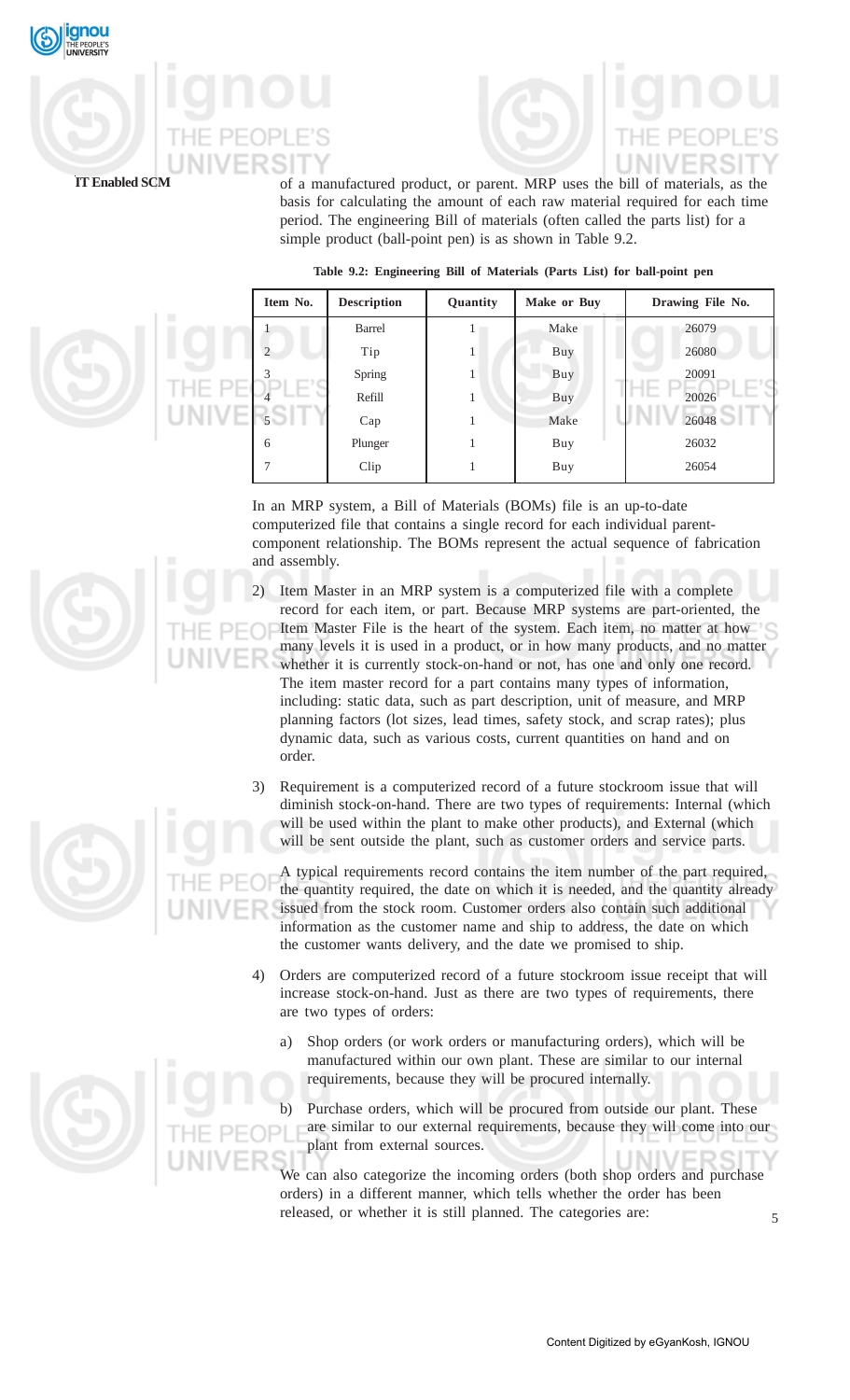



- a) Scheduled receipts (or open order, or released order), which is an order that has been officially released, either in the shop or to a supplier. A scheduled receipt commits our company to take action and spend money.
- b) Planned order, which exists only in the computer, and perhaps some printouts at this point. Our company has not yet been authorized to spend money; no supplier or shop has been authorized to start work on this order.

Planned order can become scheduled receipts only when a human expressly takes action, this is one of the primary responsibilities of a materials planner. An MRP order record contains considerable data, including item number being ordered, order quantity, original due date, actual received quantity, revised due date, quantities in MRB (Material Review Board) and scrap, supplier (if purchase order), and other information.

## **Activity 1**

qnou

Identify and discuss the different Bill of Material Database in an organization. Does the Bill of Material Database vary from department to department? Why? Draw a Bill of Material "tree" for one of a typical product that you know.

.............................................................................................................................

### **Material Requirement Planning Logic and Mechanics**

The logic underlying MRP is to use the product structure (BOM) and lead time information to determine when purchase and production orders should be released so that materials are obtained just when they are needed.

### 1) *Exploding the Product*

The first step is to use the BOM to 'explode' the product into a production (or assembly) time chart. Figure 9.3 is a production time chart for the spider climber (It is the playing implement that kid uses in the children's park).

The explosion begins with the time the end product is needed and then works backward through each production or purchasing activity that must be done to make each succeeding item. For example, consolidating and packing a spider climber requires one day of lead time, so if a supply of climbers is required at time T, shells, leg supports, ladders, and bolts and nuts must be available one day earlier, at time T-1. Welding and coating a shell requires three days of leadtime, so an order to begin welding shell quads must be released three days earlier, or at time T-4. Casting and demolding shell quads also has a three-day lead-time, so an order to cast shell quads must be issued and aluminum ingots must be available at time T-7. Figure 9.3 shows that the cumulative lead time for producing a spider climber is eight days, so the company would have to initiate production or purchase activities at least eight days before climbers are required.

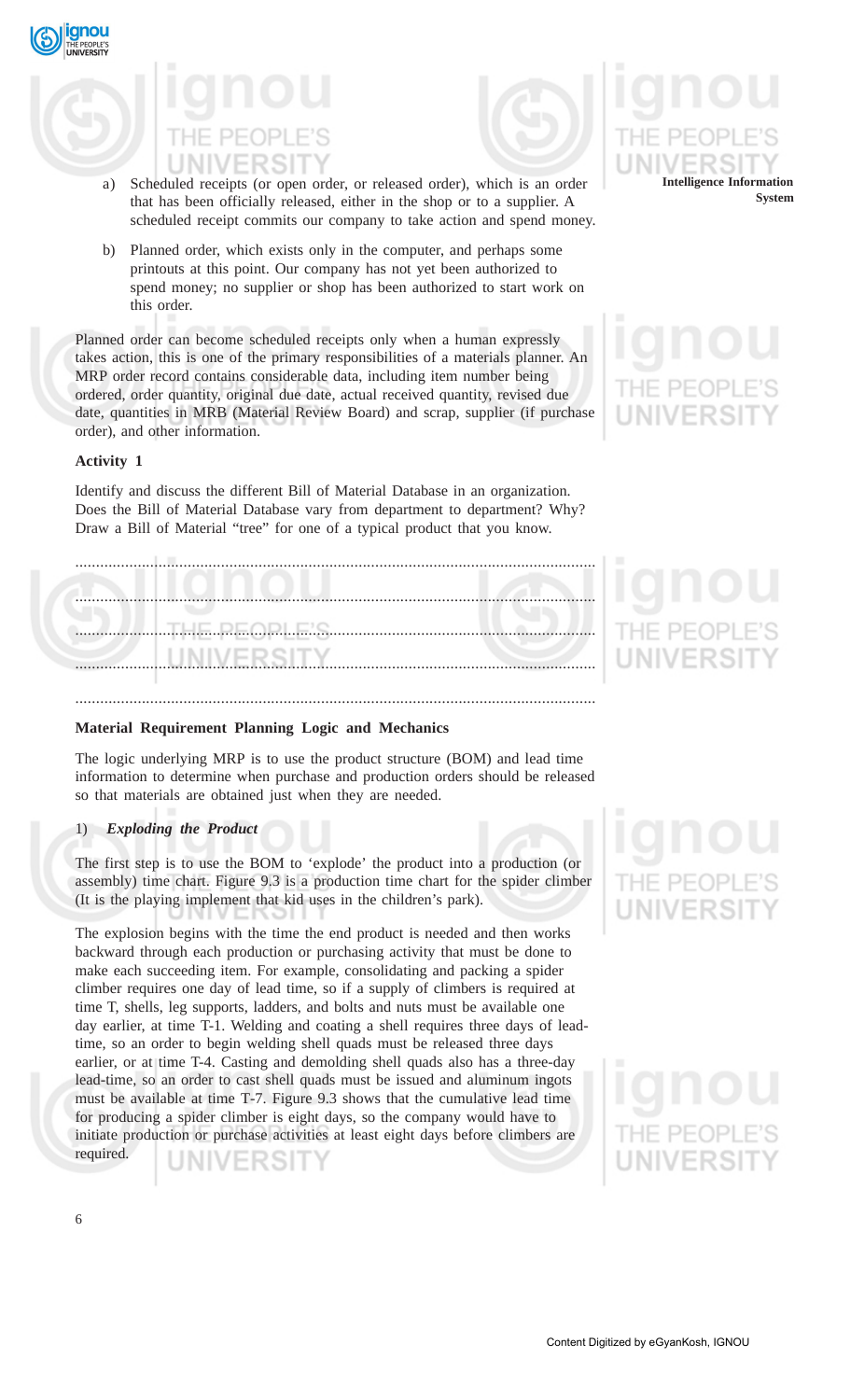

### **Master Production Schedule**

| Day                   |                | 2        | 3        | 4        | 5        | 6        | 7        | 8        | 9  | 10       | 11 |    |
|-----------------------|----------------|----------|----------|----------|----------|----------|----------|----------|----|----------|----|----|
| Quantity              | $\overline{0}$ | $\theta$ | $\theta$ | $\theta$ | $\theta$ | $\theta$ | $\theta$ | $\theta$ | 20 | $\Omega$ | 30 |    |
| <b>Spider Climber</b> |                |          |          |          |          |          |          |          |    |          |    |    |
| Gross requirements    |                |          |          |          |          |          |          |          |    | 20       |    | 30 |
| Projected on hand     |                |          |          |          |          |          |          |          |    | $\Omega$ |    |    |
| Scheduled receipts    |                |          |          |          |          |          |          |          |    | $\Omega$ |    |    |
| Net requirements      |                |          |          |          |          |          |          |          |    | 20       |    | 30 |
| Planned order release |                |          |          |          |          |          |          |          | 20 |          | 30 |    |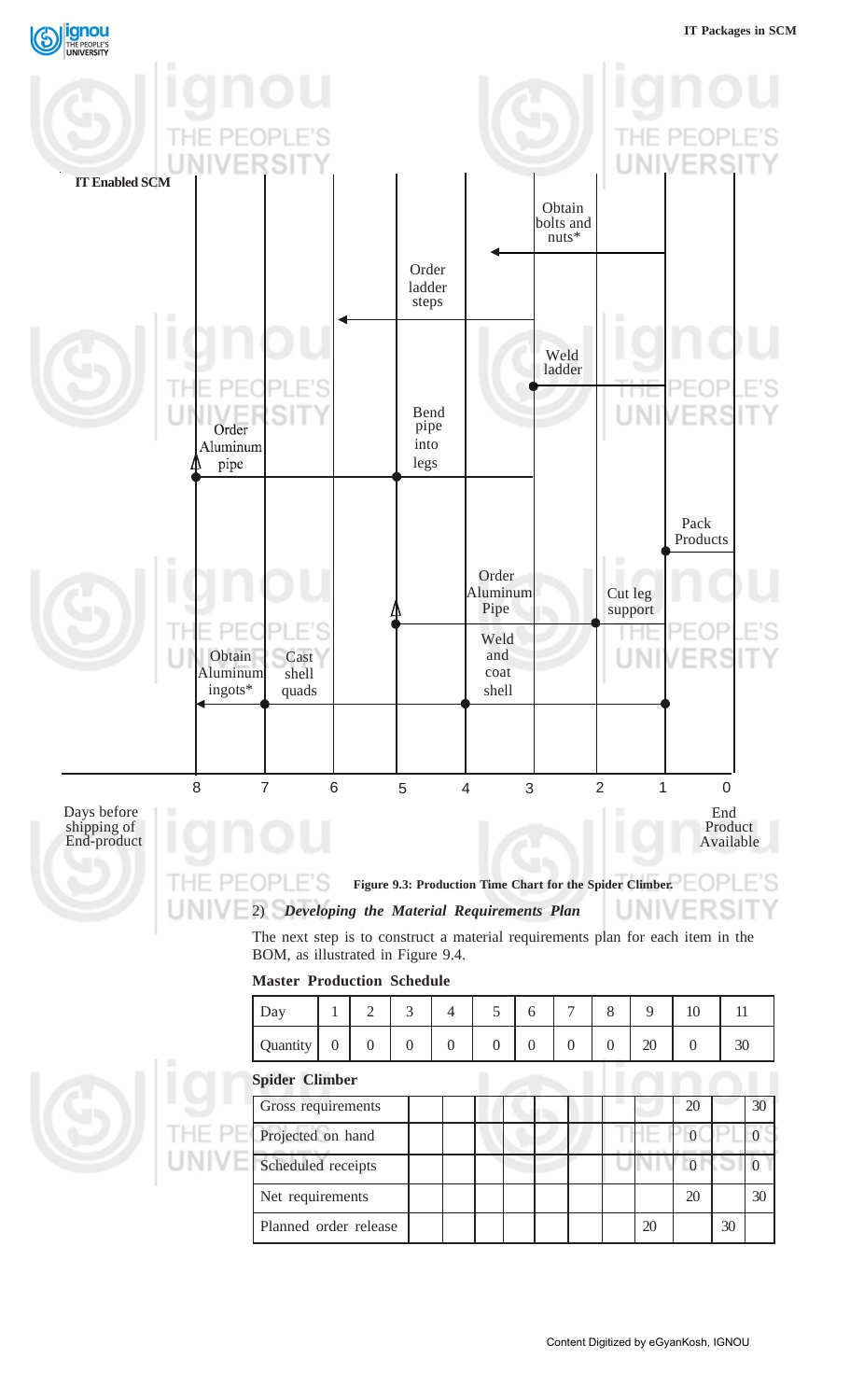

**Shells**

**Shells Quads (× 4)**

Leg supports  $(x, 4)$ 

# THE PEOPLE'S

Projected on hand  $\begin{vmatrix} 1 & 1 & 1 \\ 1 & 1 & 1 \end{vmatrix}$  and  $\begin{vmatrix} 0 & 0 \\ 0 & 0 \end{vmatrix}$ 

Scheduled receipts 0 0

Net requirements 20 30

Gross requirements 80 120

Projected on hand 0 0

Scheduled receipts 0 0

Net requirements 80 120

Planned order release | | | | | | | | 80 | 120

Planned order release 20 20 30

Gross requirements 80 120

Projected on hand  $\|\cdot\|$   $\|$   $\|$   $\|$   $\|$  0  $\|$  0  $\|$  0

Scheduled receipts 0 0

Net requirements  $\begin{array}{|c|c|c|c|c|c|c|c|c|} \hline \end{array}$  | 80 | 120

Planned order release | | 80 | 120



## THE PEC ERS **Intelligence Information System**

## E'S THE PEOPL **UNIVERSIT**

## THE PEOPLE'S **UNIVERSIT**

**Pipe**  $(\times 1/4)$ 

| Gross requirements    |     |                | 20       |                | 30             |          |
|-----------------------|-----|----------------|----------|----------------|----------------|----------|
| Projected on hand     |     |                | $\Omega$ |                | $\overline{0}$ |          |
| Scheduled receipts    |     |                | $\Omega$ |                | $\theta$       |          |
| Net requirements      |     |                | 20       |                | 30             |          |
| Planned order release | 20  | 30             |          |                |                |          |
| Ladders $(x 4)$       |     |                |          |                |                |          |
| Gross requirements    |     |                |          | 80             |                | 120      |
| Projected on hand     |     |                |          | $\Omega$       |                | $\Omega$ |
| Scheduled receipts    |     |                |          | $\overline{0}$ |                | $\Omega$ |
| Net requirements      |     |                |          | 80             |                | 120      |
| Planned order release |     | 80             |          | 120            |                |          |
| Ladder Legs $(x 2)$   |     |                |          |                |                |          |
| Gross requirements    |     | 160            |          | 240            |                |          |
| Projected on hand     |     | $\Omega$       |          | $\Omega$       |                |          |
| Scheduled receipts    |     | $\overline{0}$ |          | $\overline{0}$ |                |          |
| Net requirements      |     | 160            |          | 240            |                |          |
| Planned order release | 160 | 240            |          |                |                |          |

THE PEOPLE'S **UNIVERSIT** 

## THE PEOPLE'S UNIVERSIT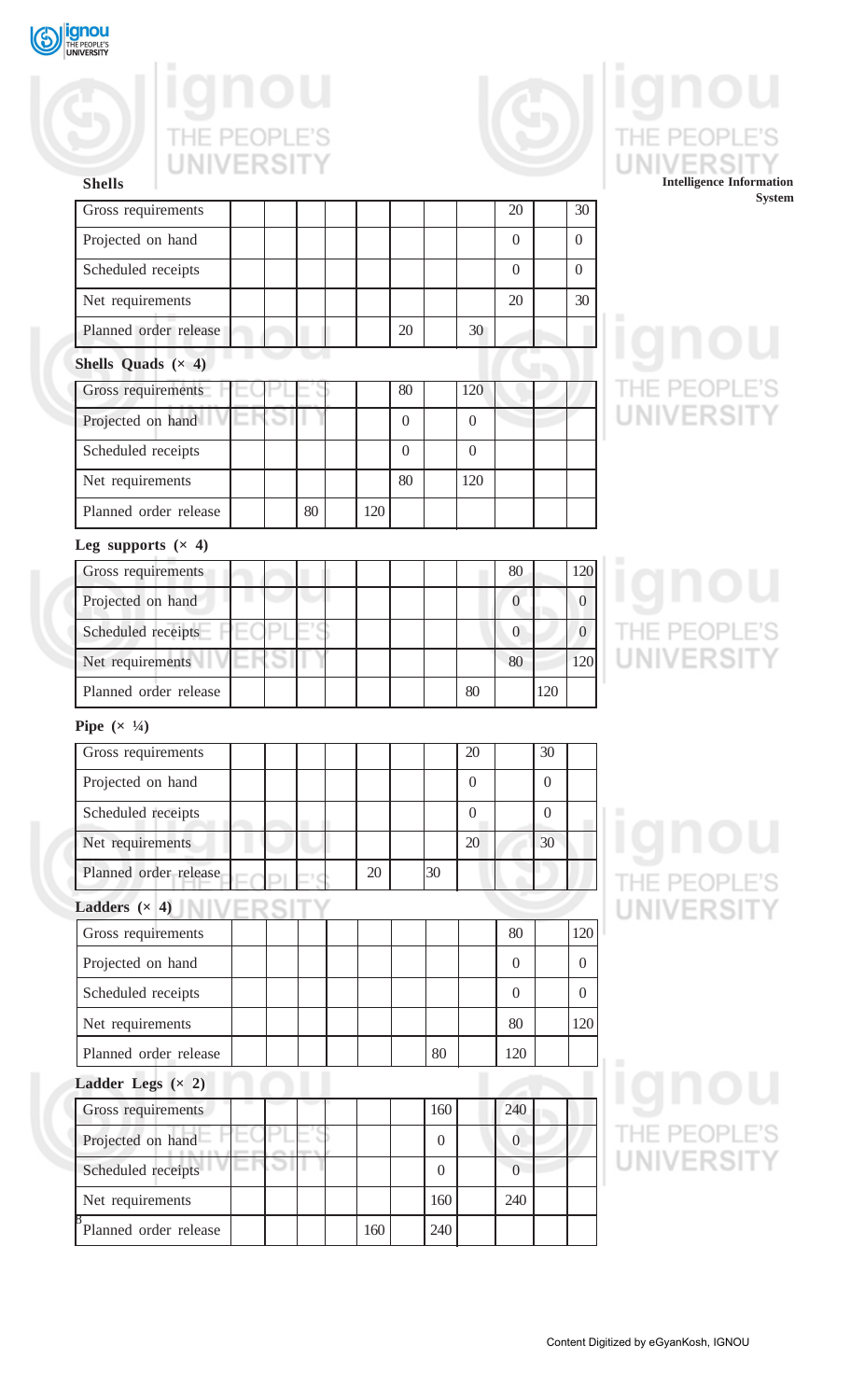

# Figure 9.4: (Contd..)



## **IT Enabled SCM**

**Pipe**  $(x, 4)$ 

| Gross requirements    |     |     | 160      |     | 240            |          |  |
|-----------------------|-----|-----|----------|-----|----------------|----------|--|
| Projected on hand     |     |     | $\Omega$ |     | $\theta$       |          |  |
| Scheduled receipts    |     |     | $\theta$ |     | $\overline{0}$ |          |  |
| Net requirements      |     |     | 160      |     | 240            |          |  |
| Planned order release | 160 | 240 |          |     |                |          |  |
| Ladder Steps $(x, 7)$ |     |     |          |     |                |          |  |
| Gross requirements    |     |     |          |     | 560            | 840      |  |
| Projected on hand     |     |     |          |     |                |          |  |
| Scheduled receipts    |     |     |          |     | $\Omega$       | $\Omega$ |  |
| Net requirements      |     |     |          |     | 560            | 840      |  |
| Planned order release |     | 560 |          | 840 |                |          |  |

### **Figure 9.4: Material Requirements Plans for Spider Climber**

A material requirements plan is a production or purchase schedule for an item that makes up the end product. The procedure begins by converting the gross product requirements in the MPS into net product requirements. The gross requirements are the number of units actually required (desired) at the beginning of each time period. The requirements are the gross requirements less any available inventories and any scheduled receipts, where the available inventories are total inventories for the item at the beginning of the period less any desired safety stock (in the MRP, available inventories are normally labeled as projected on hand). The scheduled receipts are replenishment orders that have already been placed, either in our plant (shop orders) or at a supplier (purchase orders). These will increase the inventory on hand. Hence,

(net requirements)<sub>t</sub> = (gross requirements)<sub>t</sub> – (projected on hand + scheduled receipts)<sub>t</sub>

(projected on hand)<sub>t</sub> = (total expected inventory)<sub>t</sub> – (safety stock)<sub>t</sub>

Gross product requirements are transferred from the MPS to the material requirements plan for the end product, and the net requirements are computed, as shown in figure 9.4. The next line in the material requirements plan is the amount of product or material planned to be received through production or from a vendor at the beginning of the time period. Under lot-for-lot ordering (production) we order or produce exactly what is needed in a time period so that the planned order receipts will equal the net requirements. (It may be noticed that in Figure 9.4, the planned order receipts is combined with the net requirements).

The final lines in the material requirements plan for an item is the planned order releases. This is the amount that must be ordered (internally through production or externally from a vendor) at the beginning of a time period so that the planned order receipts occur when needed. Therefore, the planned order releases equal the net requirement (or planned order receipts), except that they are offset by the lead-time. For example, in figure 9.4 the net requirements for the spider climber are 20 units on day 9 and 30 units on day 11. The lead-time for final consolidation and packing is one day, so the planned order releases for the climber must be 20 on day 8 and 30 on day 10.





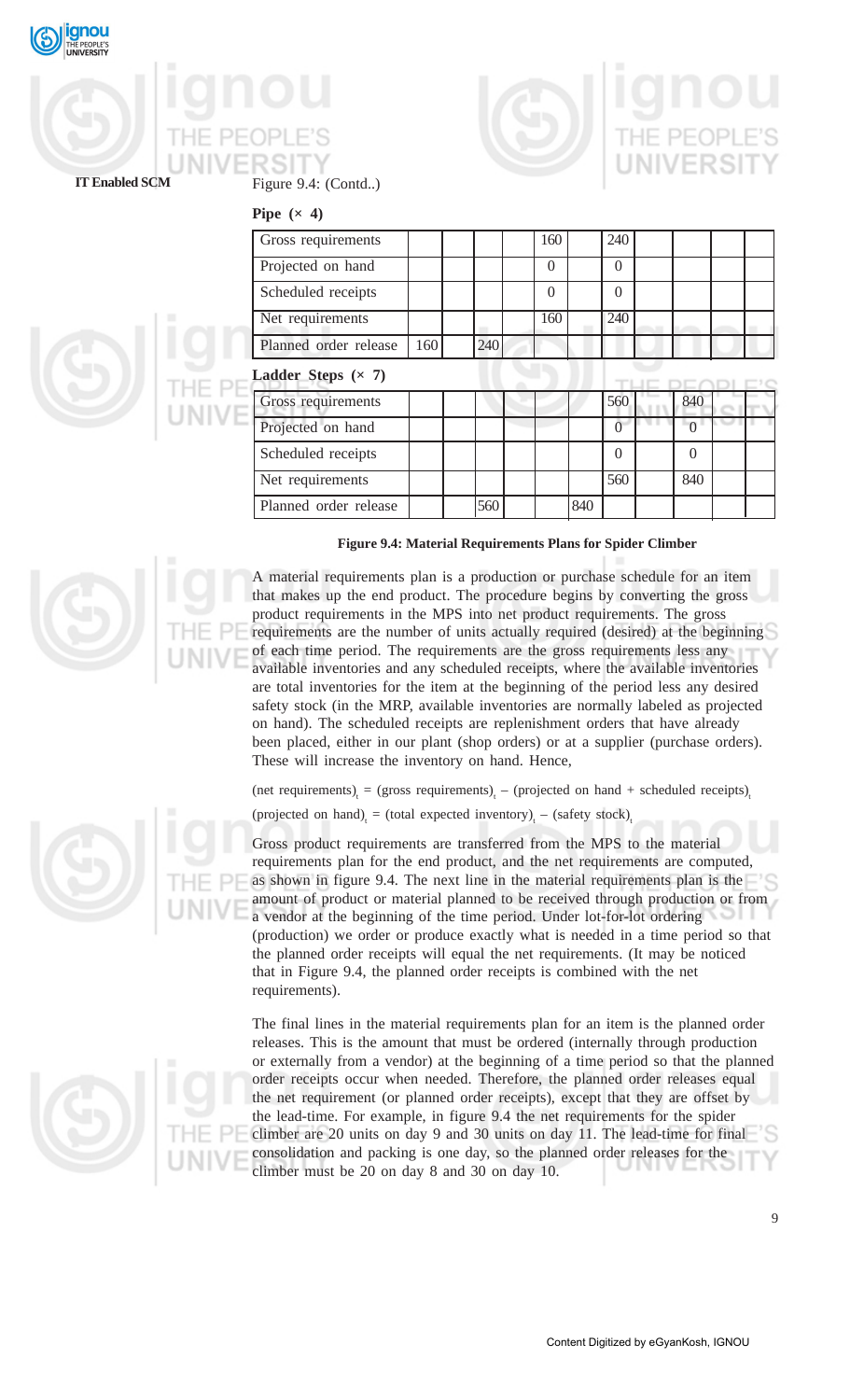



## **9.4 MANUFACTURING RESOURCE PLANNING (MRP-II)**

As we have noted, MRP is a production planning system that converts an MPS into planned order releases. Manufacturing resource planning (MRP-II) is a philosophy that attempts to incorporate the other relevant activities of the firm into the production planning process. In particular, the financial, accounting, and marketing functions of the firm are tied to the operations function. As an example of the difference between the perspectives offered by MRP and MRP II, consider the role of the master production schedule. In MRP, the MPS is treated as input information. In MRP II, the MPS would be considered a part of the system and, as such, would be considered a decision variable as well. Hence, the production control manager would work with the marketing manager to determine when the production schedule should be altered to incorporate revisions in the forecast and new order commitments. Ultimately, all divisions of the company would work together to find a production schedule consistent with the overall business plan and long-term financial strategy of the firm.

Another important aspect of MRP II is the incorporation of CRP (capacity resource planning). Capacity considerations are not explicitly accounted for in MRP. MRP-II is a closed-loop cycle in which lot sizing and the associated shop floor schedules are compared to capacities and recalculated to meet capacity restrictions. An MRP-II system may convert information from the material requirements plans into specific work schedules for departments and machines, evaluate department workloads and capacity conditions, generate shipping documents and customer invoices, and produce management reports on production and financial performance. Typically, these systems have feedback mechanism (and therefore called closed-loop MRP systems) so that if department, machine, or personnel capacity limits are exceeded, the material requirements plans and corresponding production schedules are revised to stay within capacity limits.

## **9.5 ENTERPRISE RESOURCE PLANNING (ERP)**

In the past, most of the planning covered only limited routine operational requirements, with focus on historical record keeping and accounting. The business functions in the enterprise were using information technology to automate the departmental activities, to fulfill only individual and departmental needs and objectives, not realizing the effect on other functions.

However, the enterprise is the group of people with a common goal, which has certain resources at its disposal to achieve this. The group has some key functions to perform inline with the goals. Resources are anything, which cost money. Resources include raw materials, purchased parts, and produced parts, personnel, processing machine capacity, material handling capacity, tools, fixtures, NC programs and such others as needed to produce the end items. Planning is to ensure that nothing goes wrong and also putting necessary functions in place. ERP is the method of effective planning of all resources in an organization.

Every organization committed to making and selling goods and services has three major objectives:

- To provide maximum customer service
- To minimize inventory carrying cost
- To optimize plant operation

10

**System**

# **JNIVERSI**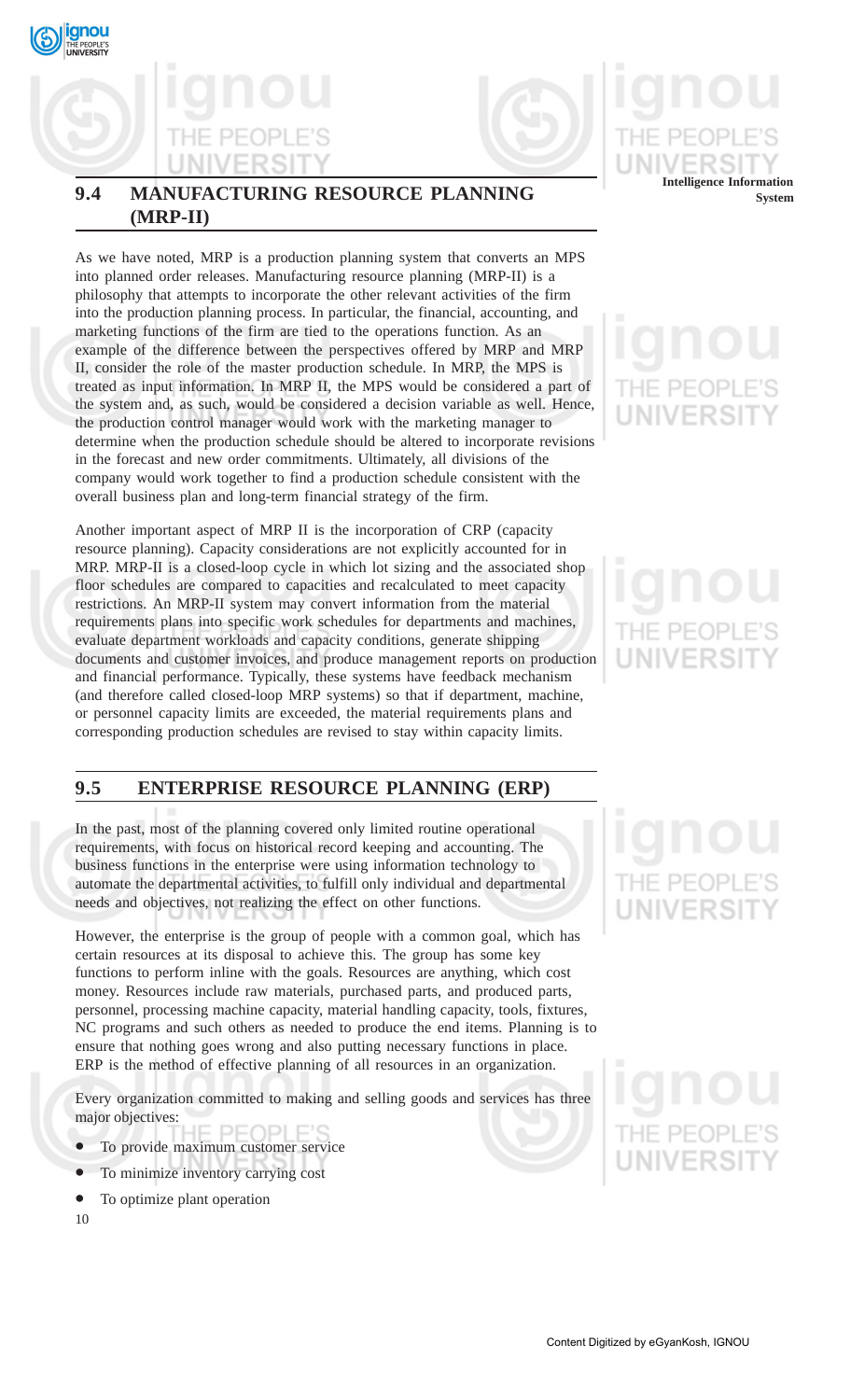

Unfortunately, these objectives are basically conflicting in nature and represent certain trade-offs. Sales department requires all the inventory necessary to service their customers and at the same time production flexibility to meet changing demands. Factory desires a constant production schedule with long runs and less overtime. Finance insists on keeping the capital investments to a minimum. More often they end up with the managers nightmare:

- More was bought than required
- More was used than essential
- More was produced than sold

ERP is an attempt to bridge the gap. It is defined to be a company wide planning system which works around core activities of business and has all logical interfaces to achieve seamless flow of information within the supply chain and value stream. Such systems can optimally plan and manage all the resources of enterprise to run the business with high level of customer service at lower cost and improved productivity.

The evolution of ERP took over three decades, during which the continuous improvement for integration and planning with creative thinking by innovators developed this comprehensive planning and control framework. Three ancestors of ERP serve as milestones:

- 1960's Material Requirement Planning (MRP)
- 1970's Closed Loop MRP

1980's Manufacturing Resource Planning.

During this it also absorbed the new techniques proven to produce business benefits from Just-in-Time (JIT) and Business Process Reengineering (BPR).

In 1960's the computerized production and inventory control systems began to provide better methods of ordering materials and control inventory. It uses master production schedules (What are we going to make?), bills of material (What does it take to make it?), and inventory records (What do we have?) to determine future requirements (What do we have to get?), which is called as Material Requirement Planning (MRP). In the changing conditions of manufacturing environment, the priority planning and capacity planning were tied in with MRP to accommodate the variations in demand and supply using feedback from tactical plans and execution levels. This closed structure is called as closed loop MRP. The next generation, Manufacturing Resource Planning (MRP-II), plans to forecast sales, to set production rates and resources levels integrated with investments decisions before translating the business plans to Master Production Plans (MPS).

In the new generation ERP, the whole supply chain management concept is incorporated extending the planning concept to trading partners where the complete visibility throughout the enterprise is possible and the concept of virtual enterprise is supported using electronic commerce.

11 This incorporates the techniques, Just-in-Time (JIT) and Business Process Reengineering (BPR), particularly in the areas of work empowerment, human engineering and waste reduction. The benefits of JIT are never fully realized unless it is being applied within the rational framework without which one could easily make wrong part at wrong time with utmost efficiency. The drawback of MRP II was the planning based on lead times, which never asked for improvement and taken as it is. The BPR is becoming an essential tool before and while ERP implementation concentrating on reduction in non value adding activities and work simplification causing reduction in cycle time.



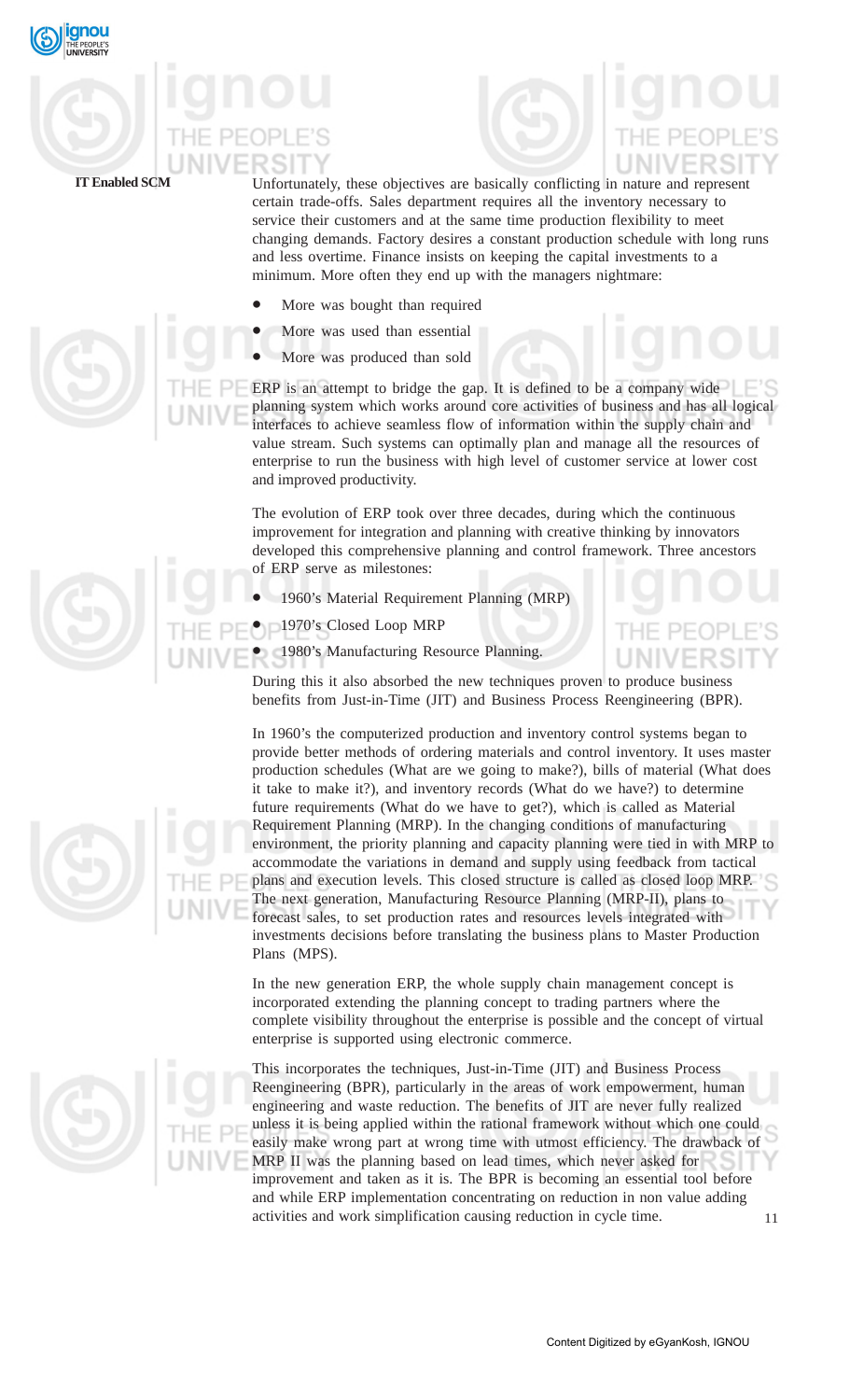gnou



ERP consists of different modules integrated into one system. The modules are:

- 1) Distribution and transportation which serves day-to-day logistics using forecasting tools, extensive planning, comprehensive sales, purchasing, warehousing, packaging, inventory management and electronic commerce.
- 2) Order management integrates customer order processing into master production schedule, supports multiple sites and currencies, electronic commerce for real time information.
- 3) Manufacturing module supports master production schedule, material requirement planning, capacity planning, supplier scheduling and shop floor control.
- 4) Finance module delivers high level of visibility of financial transactions, supports accounts payable, accounts receivable, different costing methodologies, general ledger and electronic commerce.
- 5) Human resource module integrated with pay-roll track skills, capabilities, experience and training needs of an organization, prepares and maintains organization structure.
- 6) Quality management lets user tap collect, distribute and analyze critical quality information and uses powerful statistical tools to monitor and control products and processes.
- 7) Maintenance management calls for optimal schedules for personnel, availability of spares, and effective maintenance tasks. It handles all types of maintenance, keeps details of equipments, generates spare parts and maintenance requirements automatically.
- 8) Project module supports cost management of projects includes estimates, bids, scheduling, planning, budgeting, purchasing, tracking, billing, and integration with finance, manufacturing and distribution operations.

## **Why a Company Pursues a New ERP Solution**

- a) The company wants to achieve performance improvements, such as reducing operational costs, gaining competitive advantage, improving customer service, and improving or reengineering business processes.
- b) The existing system in the company is not able to support its needs and requires significant information system resources for maintenance and support.
- c) The system uses multiple points of input, often with duplication of effort.
- d) Staff members are unable to answer questions easily or respond to information requests by key customers or suppliers.
- e) The enterprise has grown through mergers and acquisitions and contains a variety of incompatible systems
- f) Key information is updated on a batch basis instead of in real time.

A few ERP software modules and their features are presented in Unit 10.

## **9.6 DISTRIBUTION REQUIREMENT PLANNING (DRP)**

12<sup>2</sup> accomplished in three distinct phases. Distribution Requirement Planning (DRP) is a management process that determines the need of inventory stocking locations (store, distribution center, regional distribution center, central DC, manufacturing DC, or warehouse that carries product for sale) and ensures that supply sources (third party supplier, a regional distribution point, or a factory) will be able to meet the demand. This is

## **Intelligence Information System**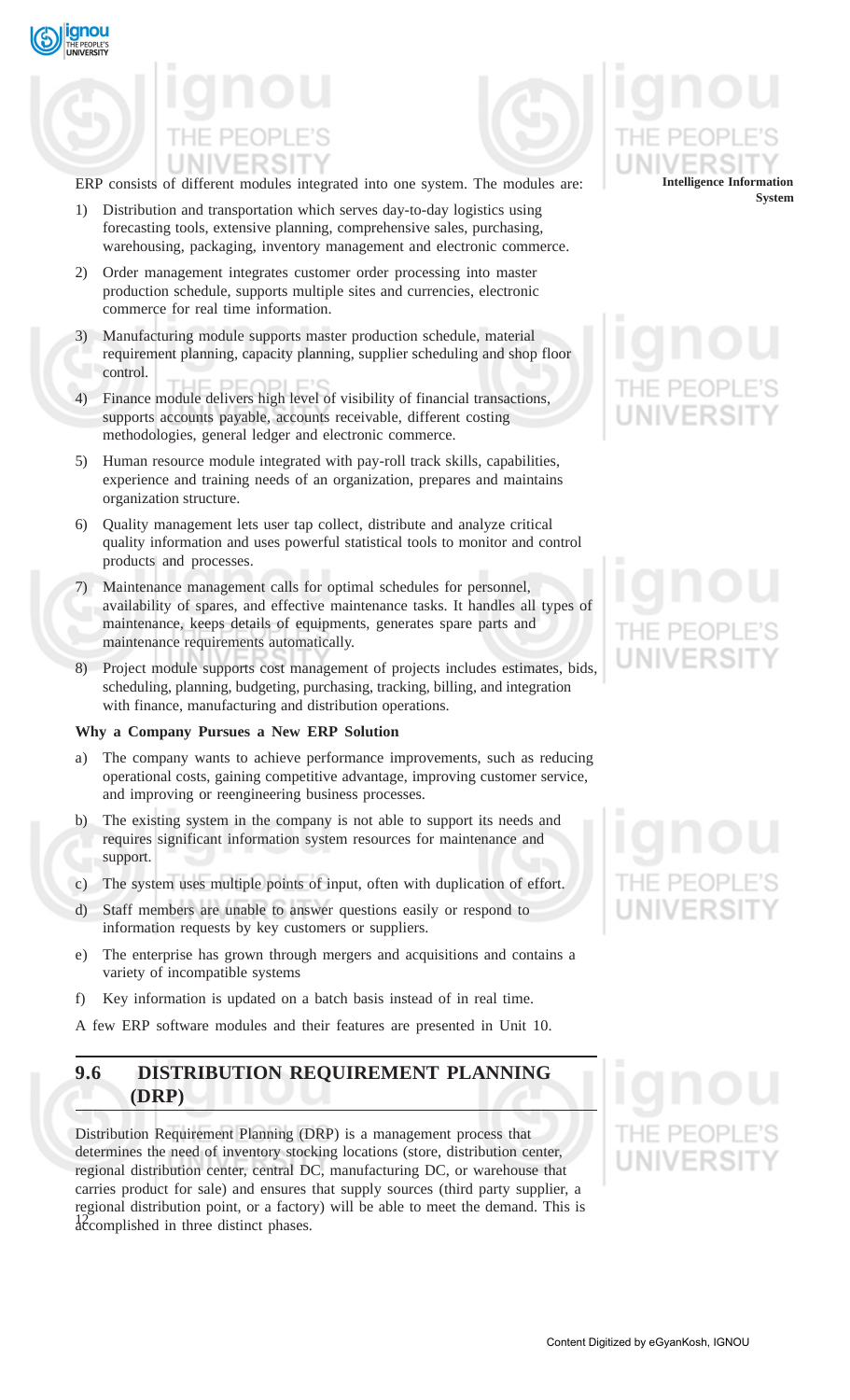



First, DRP receives input from the following:

- a) Sales forecasts by stock keeping unit by stocking location.
- b) Customer orders for current and future delivery.
- c) Available inventory for sale by stock keeping unit (SKU) by stocking locations.
- d) Outstanding purchase orders and/or manufacturing orders by product purchased and/or manufactured.
- e) Logistics, manufacturing, and purchasing lead times.
- f) Modes of transport used as well as deployment frequencies.
- g) Safety stock policies by SKU by stocking locations.
- h) Normal minimum quantity of product to be purchased, manufactured, and distributed.

Second, once all inputs are received, DRP generates a time-phased model of resource requirements to support the logistics strategy. These include:

- a) Which product is needed, how much, and where and when it is needed.
- b) Transportation capacity needed by mode of transport by stocking locations.
- c) Needed space, manpower, and equipment capacity by stocking locations.
- d) Required inventory investment by stocking locations and in total.

e) Required level of production and/or purchases by product and by supply source.

Third, DRP compares the required resources to what is currently available at supply sources, and what will be available in the future. It then recommends what actions must be taken to expedite or delay purchases and/or production, thereby synchronizing supply and demand. This third phase forces integration and feedback into the system, thus closing the loop among manufacturing, purchasing, logistics, and the customers.

## **DRP Logic**

Consider a company manufactures distributes and sells pharmaceuticals and supports a network of six retail stores. Specifically, we will track the planning for vitamin C tablets packaged in bottles of 100. The store at Mumbai has 500 of this product on hand, 200 as a safety stock, and a forecast that varies between 80 and 120 per week (see Figure 9.5).

|        | On-hand Balance: 500<br>Safety Stock: 200 | Mumbai Store<br>Vitamin C Tablet 100/Bottle |     |     |     |      |              |     |    |     |  |  |
|--------|-------------------------------------------|---------------------------------------------|-----|-----|-----|------|--------------|-----|----|-----|--|--|
|        | Lead Time: 2 weeks                        | Past                                        |     |     |     | Week |              |     |    |     |  |  |
|        | Order Quantity: 300                       | Due                                         | 1.  | 2   | 3   | 4    | 5            | 6   | 7  | 8   |  |  |
|        | Forecast                                  |                                             | 100 | 120 | 90  | 110  | 120          | 100 | 80 | 120 |  |  |
|        | In Transit                                |                                             |     |     |     | ٠    |              |     |    |     |  |  |
|        | Projected on hand                         | 500                                         | 400 | 280 | 190 | 80   | $-40$        |     |    |     |  |  |
| THE PE | Planned Shipments.-<br>Receipt. Date      |                                             |     |     |     |      | $\leftarrow$ |     |    |     |  |  |
|        | Planned Shipments.<br>Ship Date           |                                             |     |     |     |      |              |     |    |     |  |  |

**Figure 9.5: DRP Logic for a Mumbai Store**

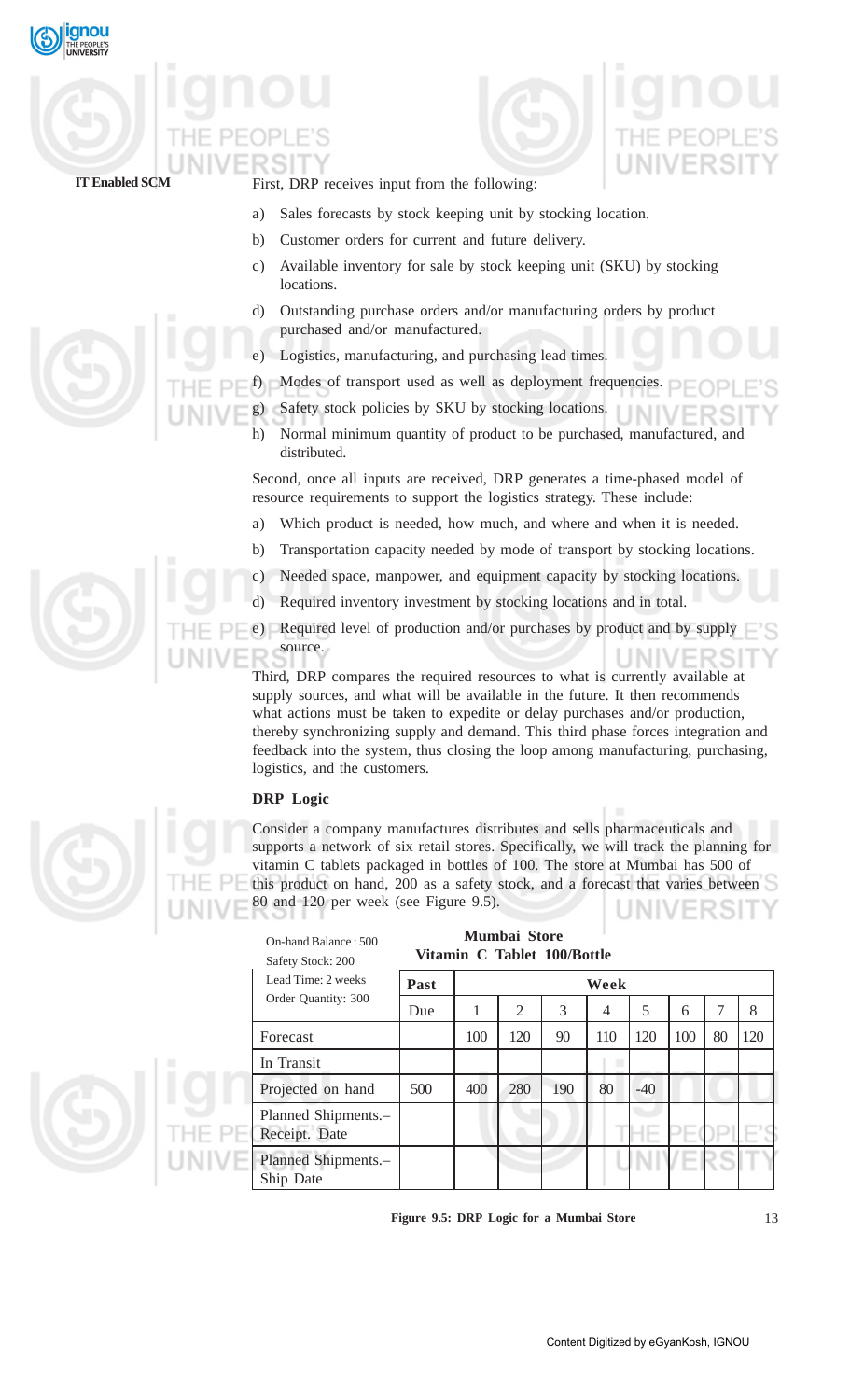

On-hand Balance : 500



In Figure 9.5, the projected on-hand balance is determined by means of the simple computations. This logic reduces the on-hand balance by the quantities forecast for each week. In the beginning of the first week, for example, 500 are on hand. Forecast sales for the week are 100; they are subtracted from the 500 on hand, leaving a projected balance of 400 at the beginning of the next week. The same mechanism ripples through the schedule. The projected on-hand balance dips below the safety stock of 200 in week 3 (projected on-hand balance of 190), at which point the store will probably run out of stock and go on back order in week 5. In the example in Figure 9.5, no product is in transit. If that were the cases, the product in transit would be added to the projected on-hand balance in the week that it is due to arrive.

The situation shown in Figure 9.5 will occur if nothing is shipped from the supply source. The store manager needs more of the product delivered in week 3 to keep the balance from dropping below safety stock, which means that more product must arrive by week 5 to keep the product from going on back order.

**Mumbai Store**



**Vitamin C Tablet 100/Bottle Past Week** Due 1 2 3 4 5 6 7 8 Forecast 100 100 120 90 110 120 100 80 120 In Transit Projected on hand 500 400 280 490 380 260 460 380 260 Planned Shipments.- 300 300 300 Receipt. Date Planned Shipments.- 300 300 300 Ship Date Safety Stock: 200 Lead Time: 2 weeks Order Quantity: 300



**Figure 9.6: DRP Logic for a Mumbai Store with Planned Shipment**

The replenishment lead-time for vitamin C at the Mumbai store is two weeks, and normally 300 bottles, or four full cases, are shipped at a time. Therefore, a shipment of 300 units must arrive in week 3 to prevent the inventory from dropping below the desired safety-stock level. Since the replenishment lead-time is two weeks, the shipment should be ordered from the supply source in week 1. Figure 9.6 includes this planned shipment (i.e., future order) from the supply source in the two lines labeled planned shipments. One shows the planned shipments on the date they are due to arrive at the store (planned shipments – receipt date). The other shows the planned shipments on the day they are due to be shipped from the supply source (planned shipment – ship date).

The planned shipments provide enough stock to last until week 8, although the store will drop below safety stock in week 6. Therefore, another order must arrive in week 6. This order should be sent from the supply source in week 4. Figure 9.6 shows the complete picture of the Vitamin C product at the Mumbai store.

Now that we have seen how DRP functions in one store, let's expand it to all the stores for the Vitamin C product. The following examples (Figure 9.7) show DRP displays for the other stores and are similar to the DRP display shown for the Mumbai store.

14 order was shipped because the lead-time is two weeks; and it is due to arrive in In the case of the Indore store in Figure 9.7, an order of 150 is in transit. The

# **UNIVERSI**

# IE PEOP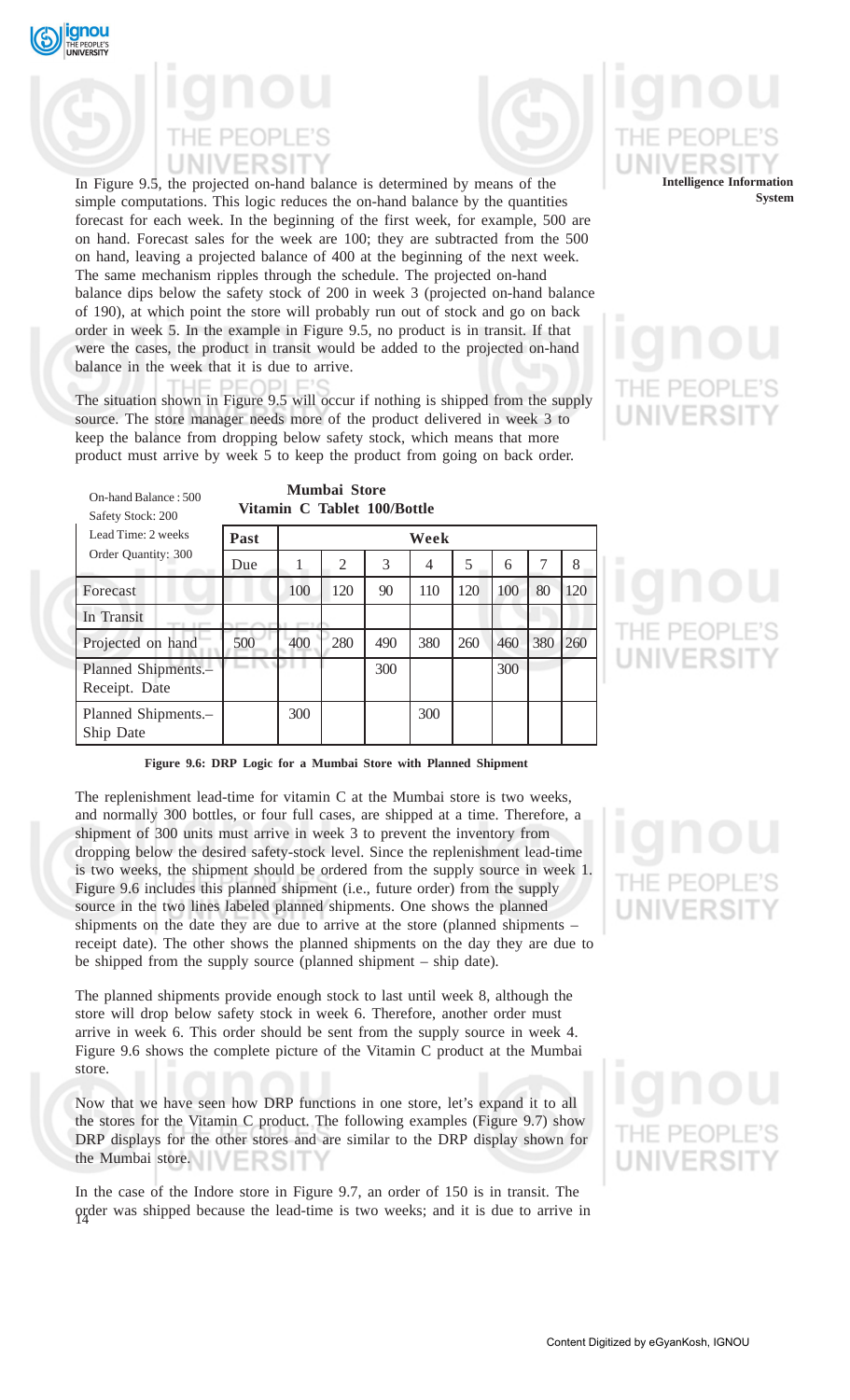



week 2. The in-transit quantity is added to the projected on-hand balance in the week the order is due to arrive. The store manager can now see what material is in route and when it should be expected.

In the case of Calcutta store (Figure 9.7), a planned order is overdue for shipment. This is the planned shipment for 300, which appears in the past-due time period. There could be several reasons for the past-due order. Perhaps sales were greater than forecasted, so the product was needed in Calcutta earlier than anticipated. Or, the shipment might not have been sent from the supply source on time. In that case, because of the visibility that DRP affords, the manager of the store could determine whether the supply source is shipping on time. Moreover, the manager could determine the problem well before a stock out occurs.

The situations at the New Delhi, Chennai and Bangalore stores, as shown in Figure 9.7, are similar to the Mumbai store. Nothing is in transit, but there are several planned shipment from the supply source to the stores. The Bangalore store is in the same city as the supply source, so its lead-time for product is only one day.

The lead-time (LT), order quantities (OQ), and safety stock (SS) are different for each store, so each store can be scheduled independently if desired. In addition, the lead times, order quantities, and safety stocks can be different for different products at the store. (This is not apparent in the figures 9.6 and 9.7 because only one of many products is shown. Each product at each store, however, is scheduled independently). DRP gives the people operating the system complete flexibility in scheduling any item at any stocking locations.  $\Box$   $\Box$   $\Box$   $\Box$   $\Box$ 

## **Indore, Calcutta, New Delhi, Chennai & Bangalore Store Vitamin C Tablet 100/Bottle**

| On-hand Balance: 160<br>Safety Stock: 75 |      |     |                | <b>Indore Store</b> |     |                |     |     |     |
|------------------------------------------|------|-----|----------------|---------------------|-----|----------------|-----|-----|-----|
| Lead Time: 2 weeks                       | Past |     |                | Week                |     |                |     |     |     |
| Order Quantity: 150                      | Due  | 1   | $\overline{2}$ | 3                   | 4   | 5              | 6   | 7   | 8   |
| Forecast                                 |      | 40  | 50             | 45                  | 50  | 40             | 45  | 40  | 50  |
| In Transit                               |      |     | 150            |                     |     |                |     |     |     |
| Projected on hand                        | 160  | 120 | 220            | 175                 | 125 | 85             | 190 | 150 | 100 |
| Planned Shipments.<br>- Receipt. Date    |      |     |                |                     |     | <b>Service</b> | 150 |     |     |
| Planned Shipments.<br>Ship Date          |      |     |                |                     | 150 |                |     |     |     |

|        | On-hand Balance: 160<br>Safety Stock: 75 | <b>Calcutta Store</b> |     |                |      |     |     |     |     |     |  |
|--------|------------------------------------------|-----------------------|-----|----------------|------|-----|-----|-----|-----|-----|--|
|        | Lead Time: 2 weeks                       | Past                  |     |                | Week |     |     |     |     |     |  |
|        | Order Quantity: 150                      | Due                   |     | $\overline{2}$ | 3    | 4   | 5   | 6   |     | 8   |  |
| ٠      | Forecast                                 |                       | 120 | 130            | 115  | 125 | 140 | 110 | 125 | 105 |  |
|        | In Transit                               |                       |     |                |      |     |     |     |     |     |  |
|        | Projected on hand                        | 300                   | 180 | 350            | 235  | 110 | 270 | 160 | 335 | 230 |  |
| UNIVE. | Planned Shipments.<br>- Receipt. Date    |                       |     | 300            |      |     | 300 |     | 300 |     |  |
|        | Planned Shipments.<br>Ship Date          | 300                   |     |                | 300  |     | 300 |     |     |     |  |





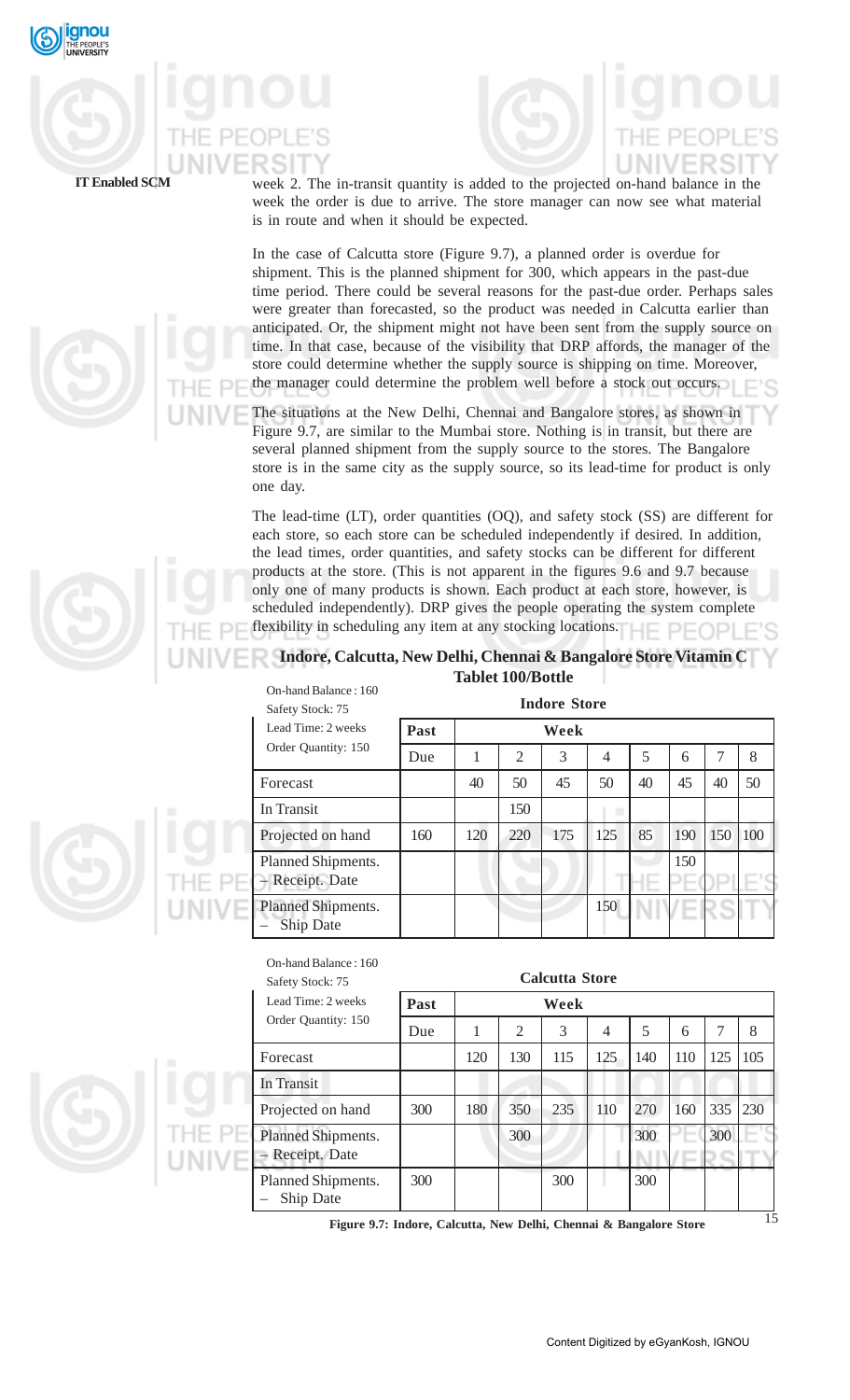

 $\overline{\text{In}'}$ 

– Ship Date

## THE PEOPLE'S V **NIVERSIT** U



## THE  $PF($ E'S **UNIVERS Intelligence Information**

**System**

| On-hand Balance: 140<br>Safety Stock: 50     |      |      |                | <b>New Delhi Store</b> |    |     |     |     |     |  |
|----------------------------------------------|------|------|----------------|------------------------|----|-----|-----|-----|-----|--|
| Lead Time: 3 weeks                           | Past | Week |                |                        |    |     |     |     |     |  |
| Order Quantity: 150                          | Due  |      | $\overline{2}$ | 3                      | 4  | 5   | 6   |     | 8   |  |
| Forecast                                     |      | 20   | 25             | 15                     | 20 | 30  | 25  | 15  | 30  |  |
| In Transit                                   |      |      |                |                        |    |     |     |     |     |  |
| Projected on hand                            | 140  | 120  | 95             | 80                     | 60 | 180 | 155 | 140 | 110 |  |
| <b>Planned Shipments.</b><br>- Receipt. Date |      |      |                |                        |    | 150 |     |     |     |  |
| <b>Planned Shipments.</b>                    |      |      | 150            |                        |    |     |     |     |     |  |

# THE PEOPLE'S<br>UNIVERSITY JNI

| On-hand Balance: 120<br>Safety Stock: 50<br>Lead Time: 1 weeks | <b>Chennai Store</b><br>Past |    |                |      |                |     |     |     |     |  |  |
|----------------------------------------------------------------|------------------------------|----|----------------|------|----------------|-----|-----|-----|-----|--|--|
|                                                                |                              |    |                | Week |                |     |     |     |     |  |  |
| Order Quantity: 150                                            | Due                          | 1  | $\overline{2}$ | 3    | $\overline{4}$ | 5   | 6   | 7   | 8   |  |  |
| Forecast                                                       |                              | 25 | 15             | 20   | 25             | 20  | 20  | 25  | 15  |  |  |
| In Transit                                                     |                              |    |                |      |                |     |     |     |     |  |  |
| Projected on hand                                              | 120                          | 95 | 80             | 60   | 185            | 165 | 145 | 120 | 105 |  |  |
| Planned Shipments.<br>- Receipt. Date                          |                              |    |                |      | 150            |     |     |     |     |  |  |
| Planned Shipments.<br>Ship Date                                |                              |    |                | 150  |                |     |     |     |     |  |  |

THE PEOPLE'S<br>UNIVERSITY JNIV

| On-hand Balance: 400                  |                        |              |                |      |                |     |     |                  |          |  |
|---------------------------------------|------------------------|--------------|----------------|------|----------------|-----|-----|------------------|----------|--|
| Safety Stock: 150                     | <b>Bangalore Store</b> |              |                |      |                |     |     |                  |          |  |
| Lead Time: 1 day                      | Past<br>Week           |              |                |      |                |     |     |                  |          |  |
| Order Quantity: 300                   | Due                    | $\mathbf{1}$ | $\overline{2}$ | 3    | 4              | 5   | 6   | 7                | 8        |  |
| Forecast                              |                        | 105          | 115            | 95   | 90             | 100 | 110 | 95               | 120      |  |
| In Transit                            |                        |              |                |      |                |     |     |                  |          |  |
| Projected on hand                     | 400                    | 295          | 180            | 385  | 295            | 195 | 385 | 290              | 170      |  |
| Planned Shipments.<br>- Receipt. Date |                        |              |                | 300  |                |     | 300 |                  |          |  |
| Planned Shipments.<br>Ship Date       |                        |              |                | 300  |                |     | 300 |                  |          |  |
|                                       | Past                   |              |                | Week |                |     |     |                  |          |  |
|                                       | Due                    | $\mathbf{1}$ | $\overline{2}$ | 3    | $\overline{4}$ | 5   | 6   | 7                | 8        |  |
| Mumbai                                |                        | 300          |                |      | 300            |     |     |                  |          |  |
| Indore                                |                        |              |                |      | 150            |     |     |                  |          |  |
| Calcutta                              | 300                    |              |                | 300  |                | 300 |     |                  |          |  |
| New Delhi                             |                        |              | 150            |      |                |     |     |                  |          |  |
| Chennai                               |                        |              |                | 150  |                |     |     |                  |          |  |
| Bangalore                             |                        |              |                | 300  |                | 300 |     |                  |          |  |
| Total                                 | 300                    | 300          | 150            | 750  | 450            | 300 | 300 | $\boldsymbol{0}$ | $\theta$ |  |

## THE PEOPLE'S **UNIVERSITY**

THE PEOPLE'S **UNIVERSITY** 

**Figure 9.8: Summary of Planned Shipments to the Stores**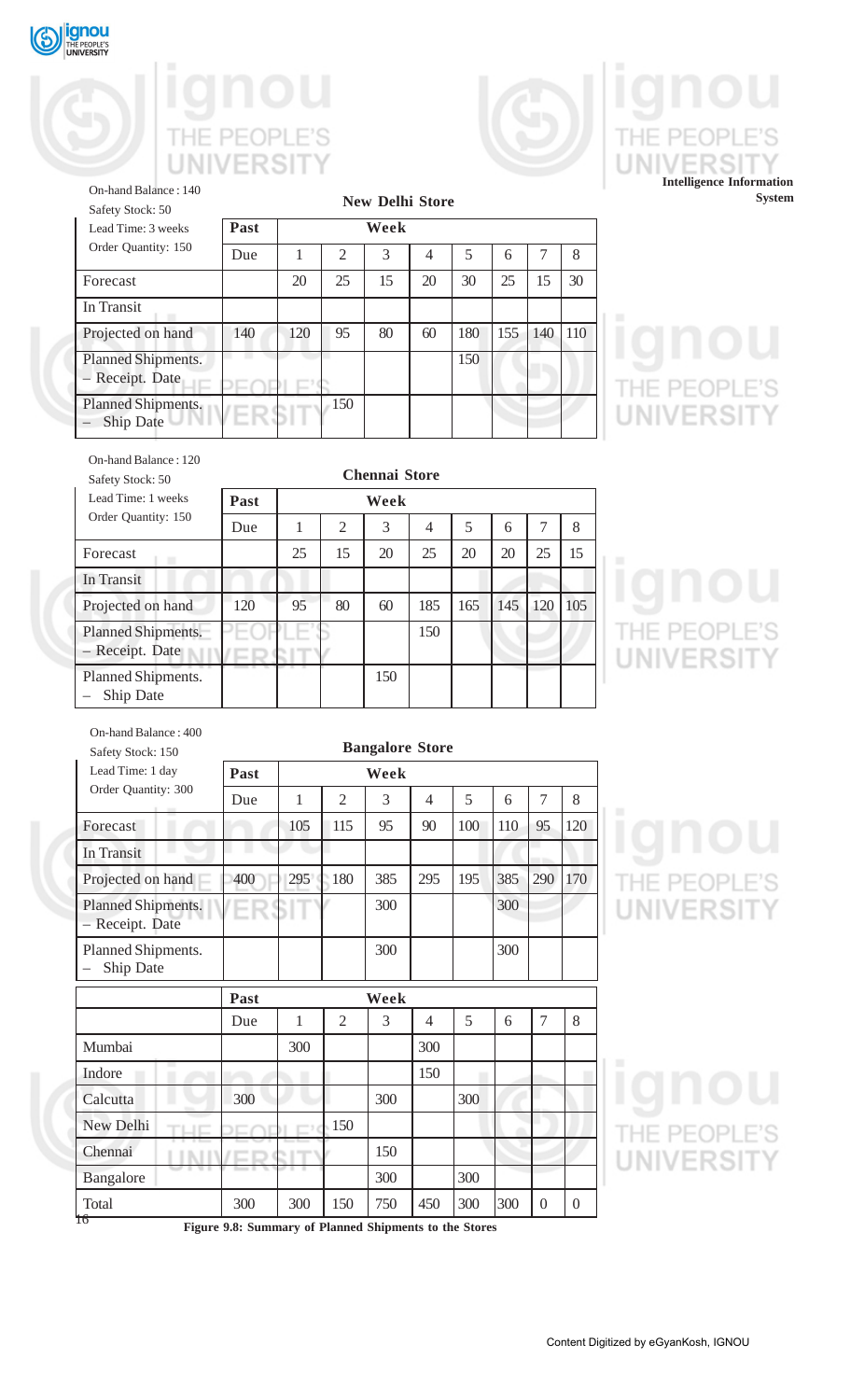



In figure 9.7, forecasts for New Delhi and Chennai stores are nearly the same from week to week. Based on this, you might expect that the demand on the supply source would be smooth as well, with demand in any one-week nearly the same as demands in other weeks. Yet, the opposite is true. The demand on the supply source is lumpy. Figure 9.8 illustrates this point very well. For example, in week 2 the demand is only 150, but in week 3 it jumps to 750.

Lumpy demand is one of the reasons why it is so important to have visibility in the supply chain system. Because the demand on the supply source can vary so much from one week to another, a planner or buyer needs to be able to see what product is needed and when it must be shipped to meet the needs of the stores in the systems without DRP, buyers must use averages – hence, the inevitability of lumpy demand. With DRP, however, buyers see the true needs of the supply chain system. This gives tremendous visibility into the distribution network, and enables buyers to realistically plan for the needs of the stores. The better buyers see what the stores need in the future, the better they are able to meet those needs and resolve problems before they occur.

## **9.7 DISTRIBUTION RESOURCE PLANNING (DRP-II)**

Distribution Requirements Planning (DRP) has been defined as the application of MRP principles to the distribution environment, integrating the special needs of distribution networks of retailers, etc. It is a dynamic model that looks at a timephased plan of events that affect inventory.



**Figure 9.9: Distribution Resource Planning Process**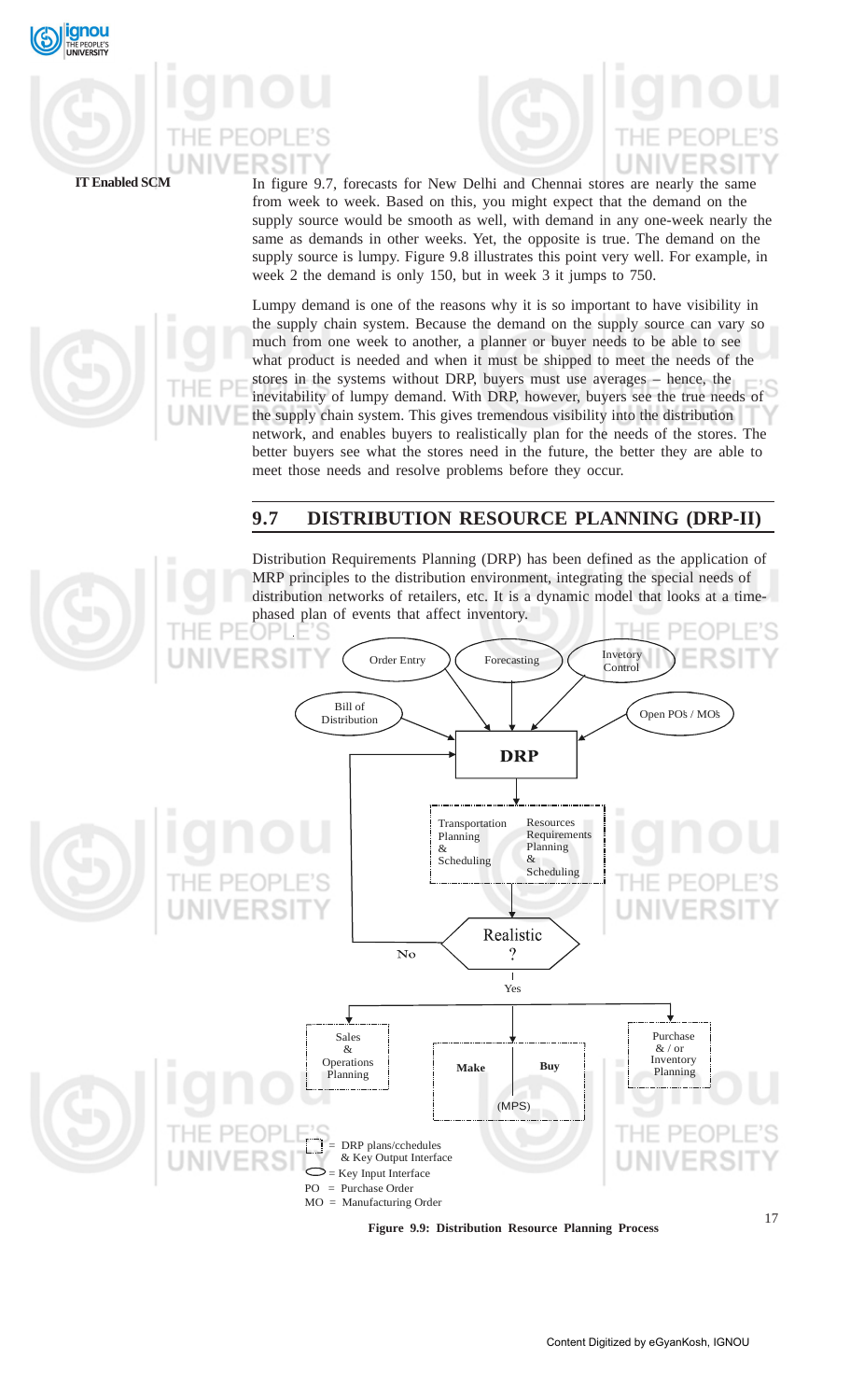



Distribution Resource Planning (DRP-II) is an extension of distribution requirements planning. DRP applies the time-phased logic to replenish inventories in multiechelon warehousing systems. DRP-II extends DRP to include the planning of key resources in a distribution system – warehouse spaces, manpower levels, transport capacity (e.g., trucks, railcars), and financial flows.

Figure 9.9 depicts the DRP-II system schematically. It is to be noticed that the accurate forecasts are essential ingredients for successful DRP-II systems. A DRP-II system translates the forecast of demand for each stock keeping unit (SKU) at each warehouse and distribution center into a time-phased replenishment plan, transportation plan, financial plan and budgeting, predicting warehouse space requirements and predicting labour requirements and equipment needs, and more importantly manufacturing plan such as master production schedule. More details may be found in reference on MRP-II.

## **Activity 2**

Prepare a feasibility report for the recommendation of MRP, MRP-II, DRP, DRP-II, ERP, and SCM that suits your organization or an organization of your choice.

## ............................................................................................................................. ............................................................................................................................. ............................................................................................................................. PEOPLE'S

## **9.8 ERP VS. SCP (SUPPLY CHAIN PLANNING)**

ERP: Enterprise Resource Planning is company wide planning systems, which works around core activities of business and has all logical interfaces to achieve seamless flow of information within the supply chain context. Such systems can optimally plan and manage all the resources of enterprise to run the business with high level of customer services at lower costs and improved productivity.

SCM: Supply Chain Management is the logistics of managing the pipe line of goods from contracts with suppliers and receipt of incoming material, control of work-in-process, and finished goods inventories in the plant, to contracting the movement of finished goods through the channels of distribution.

From the above definitions of ERP and SCM one may understand that there is a great deal of commonality. However, the software designers consider the key process shown in Table 9.

|    | <b>ERP Key Processes</b>                  | <b>SCM Key Processes</b>               |
|----|-------------------------------------------|----------------------------------------|
| 1. | Sales and Distribution                    | 1. Customer relationship management    |
|    | Order entry                               | 2. Customer service management         |
|    | Delivery scheduling                       |                                        |
| 2. | Business planning                         | 3. Demand management                   |
|    | • Demand forecasting                      | 4. Order fulfillment                   |
|    | Planning of product production & capacity | 5. Manufacturing flow management       |
|    | • Detailed routing                        | 6. Procurement                         |
| 3. | Production planning                       | 7. Product development and             |
|    | • Master production schedule              | commercialization                      |
|    | • Material requirement planning           | 8. Returns channel (reverse logistics) |

## **Table 9. : Comparison of key processes of ERP & SCM**

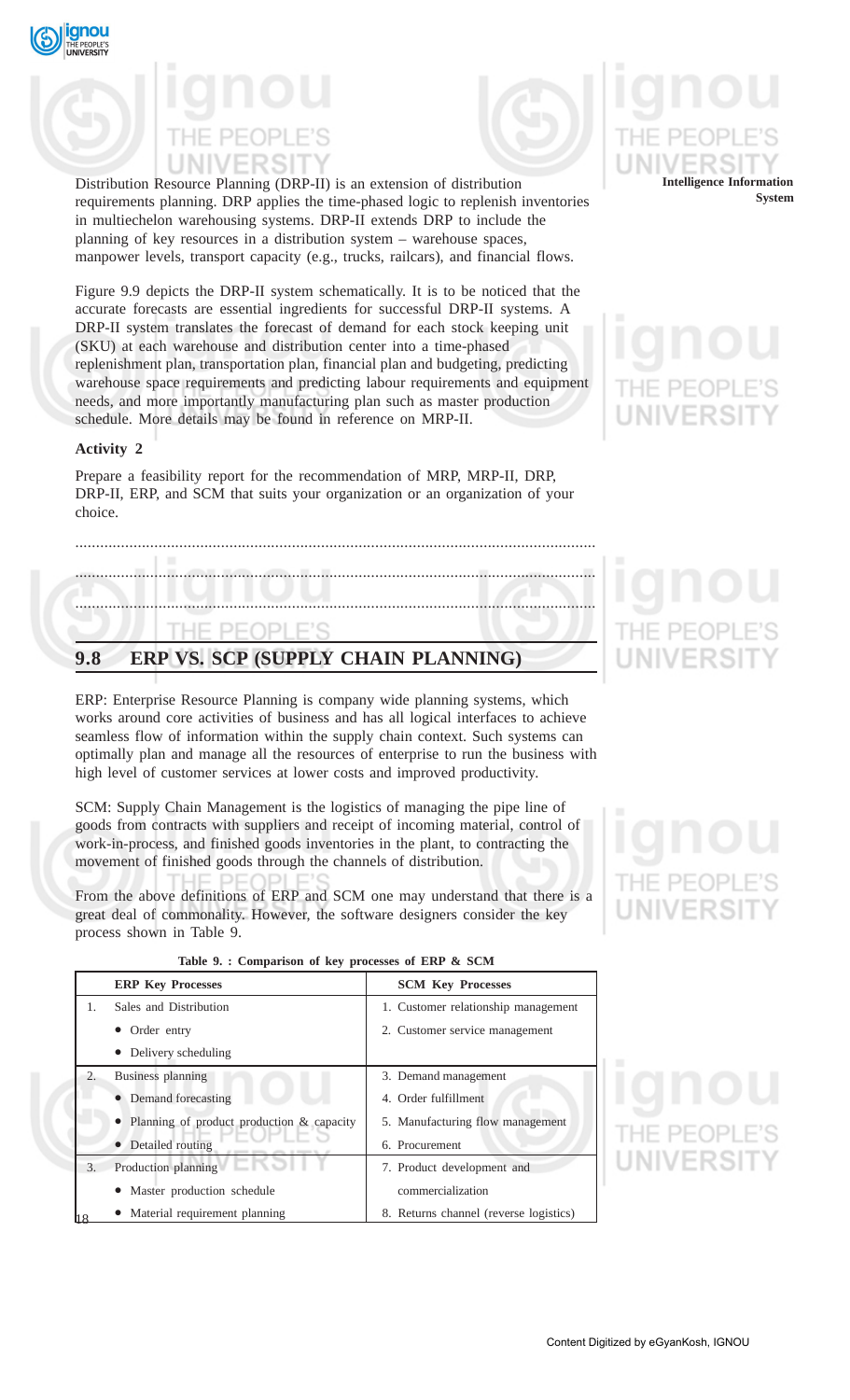| gnou<br><b>JNIVERSITY</b> |                                                                                                                                                                                                                                                                                                                                                                                                                                                                                                                                                                                                                                                                                                                                                                                                                                                                                                                                                                                                                                                                                      |                          |  |  |  |  |  |
|---------------------------|--------------------------------------------------------------------------------------------------------------------------------------------------------------------------------------------------------------------------------------------------------------------------------------------------------------------------------------------------------------------------------------------------------------------------------------------------------------------------------------------------------------------------------------------------------------------------------------------------------------------------------------------------------------------------------------------------------------------------------------------------------------------------------------------------------------------------------------------------------------------------------------------------------------------------------------------------------------------------------------------------------------------------------------------------------------------------------------|--------------------------|--|--|--|--|--|
|                           |                                                                                                                                                                                                                                                                                                                                                                                                                                                                                                                                                                                                                                                                                                                                                                                                                                                                                                                                                                                                                                                                                      |                          |  |  |  |  |  |
|                           |                                                                                                                                                                                                                                                                                                                                                                                                                                                                                                                                                                                                                                                                                                                                                                                                                                                                                                                                                                                                                                                                                      |                          |  |  |  |  |  |
|                           |                                                                                                                                                                                                                                                                                                                                                                                                                                                                                                                                                                                                                                                                                                                                                                                                                                                                                                                                                                                                                                                                                      |                          |  |  |  |  |  |
| <b>IT Enabled SCM</b>     | <b>ERP Key Processes</b>                                                                                                                                                                                                                                                                                                                                                                                                                                                                                                                                                                                                                                                                                                                                                                                                                                                                                                                                                                                                                                                             | <b>SCM Key Processes</b> |  |  |  |  |  |
|                           | Shop Floor Control<br>4.                                                                                                                                                                                                                                                                                                                                                                                                                                                                                                                                                                                                                                                                                                                                                                                                                                                                                                                                                                                                                                                             |                          |  |  |  |  |  |
|                           | • Production orders                                                                                                                                                                                                                                                                                                                                                                                                                                                                                                                                                                                                                                                                                                                                                                                                                                                                                                                                                                                                                                                                  |                          |  |  |  |  |  |
|                           | • Scheduling, dispatching & job costing.                                                                                                                                                                                                                                                                                                                                                                                                                                                                                                                                                                                                                                                                                                                                                                                                                                                                                                                                                                                                                                             |                          |  |  |  |  |  |
|                           | Logistics<br>5.                                                                                                                                                                                                                                                                                                                                                                                                                                                                                                                                                                                                                                                                                                                                                                                                                                                                                                                                                                                                                                                                      |                          |  |  |  |  |  |
|                           | • Inventory management                                                                                                                                                                                                                                                                                                                                                                                                                                                                                                                                                                                                                                                                                                                                                                                                                                                                                                                                                                                                                                                               |                          |  |  |  |  |  |
|                           | • Warehouse management<br>• Delivery management                                                                                                                                                                                                                                                                                                                                                                                                                                                                                                                                                                                                                                                                                                                                                                                                                                                                                                                                                                                                                                      |                          |  |  |  |  |  |
|                           | • Purchasing management                                                                                                                                                                                                                                                                                                                                                                                                                                                                                                                                                                                                                                                                                                                                                                                                                                                                                                                                                                                                                                                              |                          |  |  |  |  |  |
|                           |                                                                                                                                                                                                                                                                                                                                                                                                                                                                                                                                                                                                                                                                                                                                                                                                                                                                                                                                                                                                                                                                                      |                          |  |  |  |  |  |
|                           | <b>Supply Chain Management Pitfalls</b>                                                                                                                                                                                                                                                                                                                                                                                                                                                                                                                                                                                                                                                                                                                                                                                                                                                                                                                                                                                                                                              |                          |  |  |  |  |  |
|                           | Supply chain management faces the following 14 key pitfalls:                                                                                                                                                                                                                                                                                                                                                                                                                                                                                                                                                                                                                                                                                                                                                                                                                                                                                                                                                                                                                         |                          |  |  |  |  |  |
|                           | No supply chain strategy<br>1)                                                                                                                                                                                                                                                                                                                                                                                                                                                                                                                                                                                                                                                                                                                                                                                                                                                                                                                                                                                                                                                       |                          |  |  |  |  |  |
|                           | Inadequate definition of customer service<br>2)                                                                                                                                                                                                                                                                                                                                                                                                                                                                                                                                                                                                                                                                                                                                                                                                                                                                                                                                                                                                                                      |                          |  |  |  |  |  |
|                           | Inaccurate delivery status data<br>3)                                                                                                                                                                                                                                                                                                                                                                                                                                                                                                                                                                                                                                                                                                                                                                                                                                                                                                                                                                                                                                                |                          |  |  |  |  |  |
|                           | Inefficient information systems<br>4)                                                                                                                                                                                                                                                                                                                                                                                                                                                                                                                                                                                                                                                                                                                                                                                                                                                                                                                                                                                                                                                |                          |  |  |  |  |  |
|                           | Ignoring the impact of uncertainties<br>5)                                                                                                                                                                                                                                                                                                                                                                                                                                                                                                                                                                                                                                                                                                                                                                                                                                                                                                                                                                                                                                           |                          |  |  |  |  |  |
|                           | Simplistic inventory stocking policies<br>6)                                                                                                                                                                                                                                                                                                                                                                                                                                                                                                                                                                                                                                                                                                                                                                                                                                                                                                                                                                                                                                         |                          |  |  |  |  |  |
|                           | Discrimination against internal customers                                                                                                                                                                                                                                                                                                                                                                                                                                                                                                                                                                                                                                                                                                                                                                                                                                                                                                                                                                                                                                            |                          |  |  |  |  |  |
|                           | Poor coordination<br>$\mathcal{O}$                                                                                                                                                                                                                                                                                                                                                                                                                                                                                                                                                                                                                                                                                                                                                                                                                                                                                                                                                                                                                                                   |                          |  |  |  |  |  |
|                           | Incomplete analysis of shipment methods                                                                                                                                                                                                                                                                                                                                                                                                                                                                                                                                                                                                                                                                                                                                                                                                                                                                                                                                                                                                                                              |                          |  |  |  |  |  |
|                           | Incorrect assessment of inventory costs<br>1 <sub>0</sub>                                                                                                                                                                                                                                                                                                                                                                                                                                                                                                                                                                                                                                                                                                                                                                                                                                                                                                                                                                                                                            |                          |  |  |  |  |  |
|                           | Organizational barriers<br>11)                                                                                                                                                                                                                                                                                                                                                                                                                                                                                                                                                                                                                                                                                                                                                                                                                                                                                                                                                                                                                                                       |                          |  |  |  |  |  |
|                           | Product-process design without supply chain consideration<br>12)                                                                                                                                                                                                                                                                                                                                                                                                                                                                                                                                                                                                                                                                                                                                                                                                                                                                                                                                                                                                                     |                          |  |  |  |  |  |
|                           | Separation of supply chain design from operational decisions<br>13)                                                                                                                                                                                                                                                                                                                                                                                                                                                                                                                                                                                                                                                                                                                                                                                                                                                                                                                                                                                                                  |                          |  |  |  |  |  |
|                           | Incomplete supply chain strategy.<br>14)                                                                                                                                                                                                                                                                                                                                                                                                                                                                                                                                                                                                                                                                                                                                                                                                                                                                                                                                                                                                                                             |                          |  |  |  |  |  |
|                           |                                                                                                                                                                                                                                                                                                                                                                                                                                                                                                                                                                                                                                                                                                                                                                                                                                                                                                                                                                                                                                                                                      |                          |  |  |  |  |  |
|                           | There are however excellent ways to overcome these problems. The suggested<br>approaches deal with design and measurement. First, the design of the product or<br>service should give consideration to the cost and service implications for the<br>existing or proposed supply chain. Second, database should be integrated<br>throughout the supply chain to ensure operational control. Appropriate data<br>include past performance, current inventory levels, positions and schedules, as<br>well as forecast data. This system would support the opportunity for improved<br>supply chain performance: the integration of control and planning support systems.<br>This in turn would reduce independent decision making, which ignores the<br>systems approach. Thus, the fourth point-to expand the view of the supply chain<br>is critical. Supply chain members should embrace the systems approach with the<br>realization that each member's activities have an impact on the others.<br>The last two issues concern internal and external measurement. The organization |                          |  |  |  |  |  |
|                           | must redesign its incentives, so that individuals, divisions, and sites are rewarded<br>for taking a system-wide, supply chain approach. In addition, the organization                                                                                                                                                                                                                                                                                                                                                                                                                                                                                                                                                                                                                                                                                                                                                                                                                                                                                                               |                          |  |  |  |  |  |

should institute supply chain performance measurement. For example, inventory measurement should be viewed across the supply chain instead of local assessments.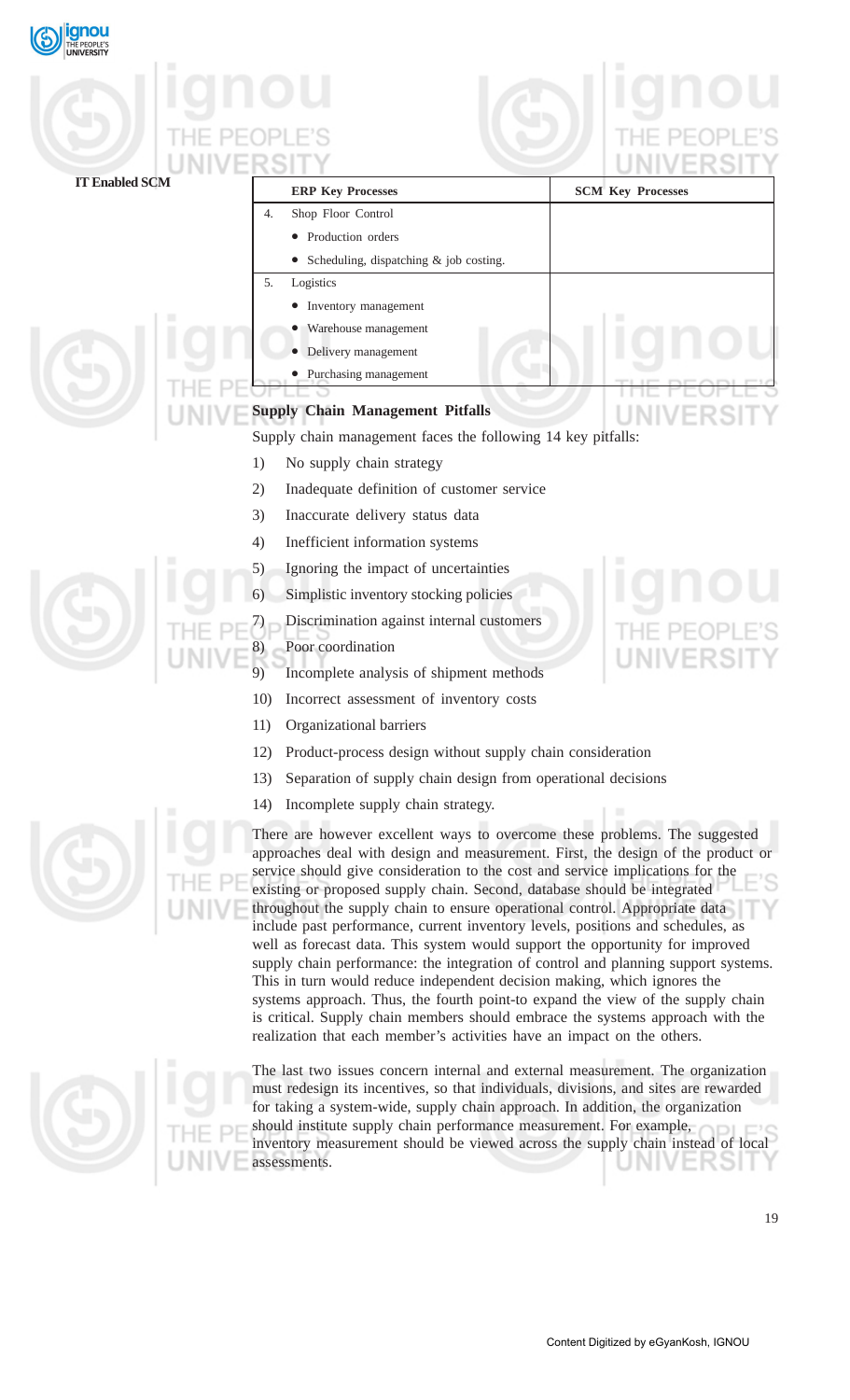

**Supply Chain Planning (SCP)**

**gnou** 

Managers responsible for supply chain process improvement planning, implementation, and measurement received a much-needed framework to guide their efforts in November 1996 when the 69 members Supply Chain Council introduced its Supply Chain Operations Reference Model (SCOR). The major benefit of SCOR is that it gives inter-organizational supply chain partners a basis for integration by providing them, often for the first time, with something tangible to talk about and work with. It turns out that the various departments are now talking in the same language, which is a notable achievement. The framework helped to break down functional silos and allowed people to look at real issues and practices supply chain management improvements. It gave people the chance to look at the supply chain with company-wide needs in mind.

The development of software applications pertinent to supply chain management is currently a hotbed of activity, promising continued growth into the future. A new software program developed by Ross Systems, Inc. called Supply Chain Planning (SCP) is an integrated suite of constraint-based planning tools that provide demand replenishment, and manufacturing tools for accurate planning and scheduling of various activities. This software provides an end-to-end enterpriseresource planning solution incorporating the most advanced supply chain planning capabilities available. SCP is just an example of hundreds of software titles that address some aspect of supply chain management.

## **ERP Vs. SCP**

HE PEOPLE'S A supply chain is a network of facilities and distribution options that performs the function of procurement of materials, transformation of these materials into intermediate and finished products, and the distribution of these products to the customers. Supply chain exist in both service and manufacturing organizations, although the complexity of the chain may vary greatly form industry to industry.

The most distinguishing characteristic of ERP systems is their comprehensiveness. We take SAP's R/3 package (refer unit 10 for details) and try to differentiate between ERP and SCP by taking this as a model. R/3 broadly covers Sales and Distribution, Business Planning, Production Planning, Shop Floor Control, and Logistics. On the surface, this would seem to cover anything that SCP claims to provide. Therefore, it helps to review the relevant functions of R/3 in detail, to be able to contrast to SCP software. First, Sales and Distribution covers order entry and delivery scheduling. This module also naturally checks on product availability to ensure timely delivery, and checks the customer's credit line. Business Planning consists of demand forecasting, planning of product production and capacity, and the detailed routing information that describes where (in which work cells) and in what sequence the product is actually made.

The capacity and production planning gets very complex, therefore simulation tools are provided as part of R/3 that can help managers to decide how to overcome shortages in materials, labour, or time. Once the Master Production Schedule is complete, that data is fed into the MRP (Materials Requirements Planning) module. The MRP has three principle pieces of output: an exception report, an MRP list, and order proposals. The exception report brings to attention situations that need attention, such as late delivery of materials, and rescheduling proposals. The MRP list shows the details of shipments and receipts for each product and component. Order proposals are used to order materials and issue production orders.

20 This naturally leads to Shop Floor Control. The planned orders from the MRP are converted to production orders. This leads to production scheduling,

## **Intelligence Information System**

# JNIVERSI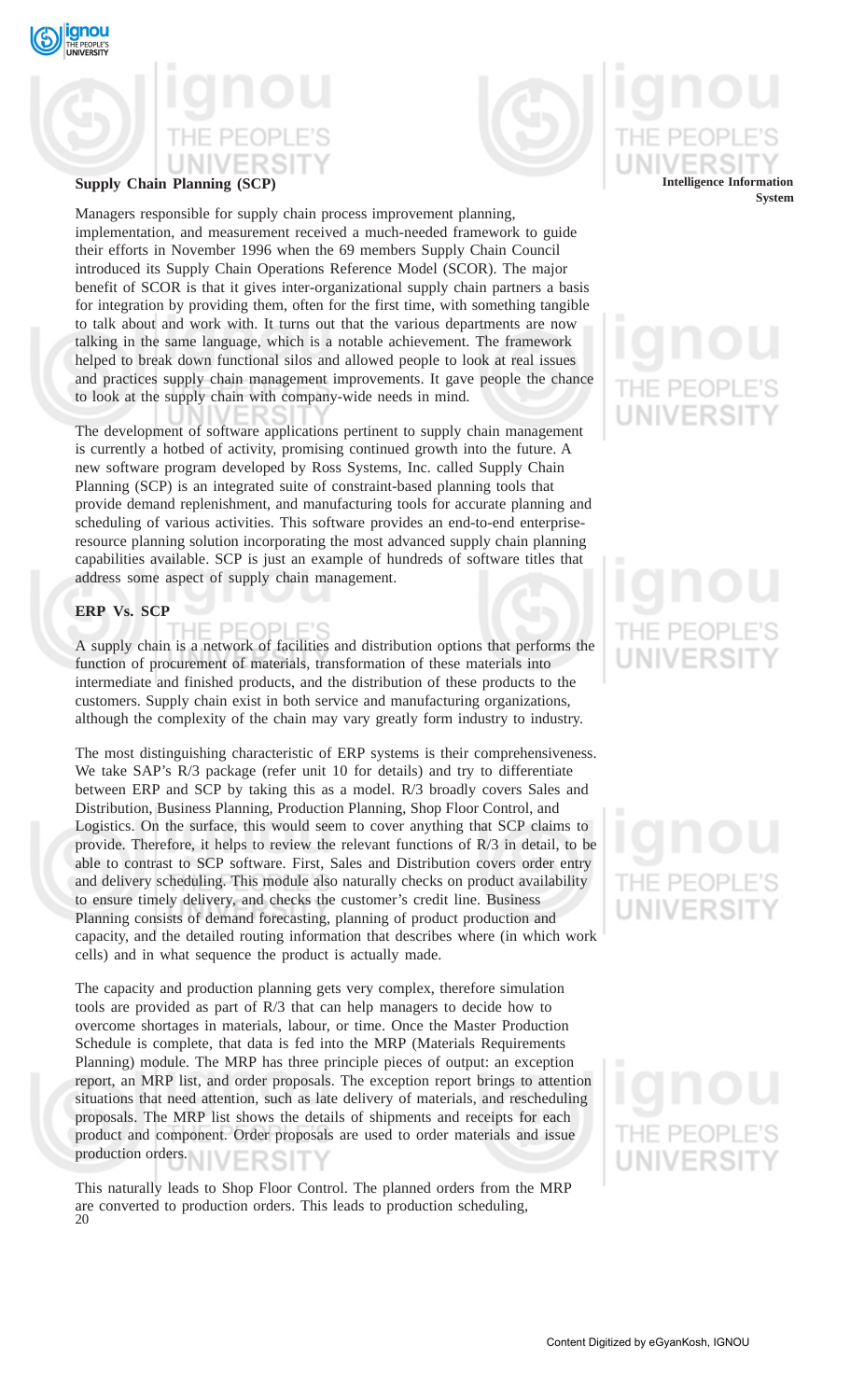

dispatching, and job costing. Finally, the Logistics system takes care of rest, assuring timely delivery to the customer. Logistics in this case consists of inventory and warehouse management, and delivery. The purchasing function is also usually grouped under logistics. The overall process summary looks like: Sales & Forecasting Data, Production & Capacity Planning, Production Execution, and Logistics.

This functionality is representative of all the major ERP vendors, including SAP, Oracle, Baan, and PeopleSoft. However, it also seems to be very close in functionality to SCP products such as those from i2 and Manugistics. So what's the difference?

The Manugistics web site (http://www.manugistics.com) has the following description of supply chain management: "Effective supply chain management enables you to make informed decisions along the entire supply chain, from acquiring raw materials to manufacturing products to distributing finished goods to the consumer."

This sounds a lot like what R/3 does. R/3 has detailed functionality to order needed materials, schedule and track the manufacture of products, and to schedule and track distribution. So really, what's the difference? The description of i2's Rhythm product line (found at http://www.i2.com) is slightly different: "RHYTHM's Supply Chain Planner provides advanced planning capabilities to leading companies in many industries. RHYTHM plans and optimizes the supply chain as a continuous and seamless activity that integrates all planning functions across the supply chain. RHYTHM goes beyond traditional planning solutions like MRP (Manufacturing Resource Planning) and DRP (Distribution Resource Planning) by simultaneously considering demand, capacity and material constraints". This provides a better idea of the chief differences between ERP and SCP systems.

Enterprises with multi-echelon distribution networks that have aggregation, disaggregation, balancing or echelon-skipping requirements within the distribution network will need to augment their existing ERP applications with advanced SCP functionality or risk incurring distributions costs that are at least 10 percent higher due to expediting, low order fill rates and inventory imbalances. This is caused by the static sourcing tables used in ERP systems. While ERP systems provide a great deal of planning capabilities, the various material, capacity, and demand constraints are all considered separately, in relative isolation of each other. The more leading edge SCP products are able to consider all the relevant constraints simultaneously, and to perform real-time simulations of adjustments in the constraints. ERP systems have a harder time adding this more dynamic functionally because they are chiefly concerned with transaction processing, and also have many more jobs to do than just SCP. Getting answers from an overloaded ERP systems may take hours, whereas getting them from a separate SCP system may take minutes or seconds.

The leading SCP products generally have many other enhancements as compared to the ERP packages. Many employ visible maps of the entire supply chain, showing where problems are. Here is a description of Manugistics latest version: "Navigating your way through mountains of supply chain information is made easier with Supply Chain Navigator's state-of-the-art graphical user interface. This intuitive GUI gives you complete visibility into the inner-workings of the supply chain – through demand, supply, manufacturing scheduling, and transportation – all at your fingertips." Just recently, SAP has added similar functionality. But that functionality is actually a SAP version of the SCP product made by i2, which SAP is selling as a separate module. This is a relatively





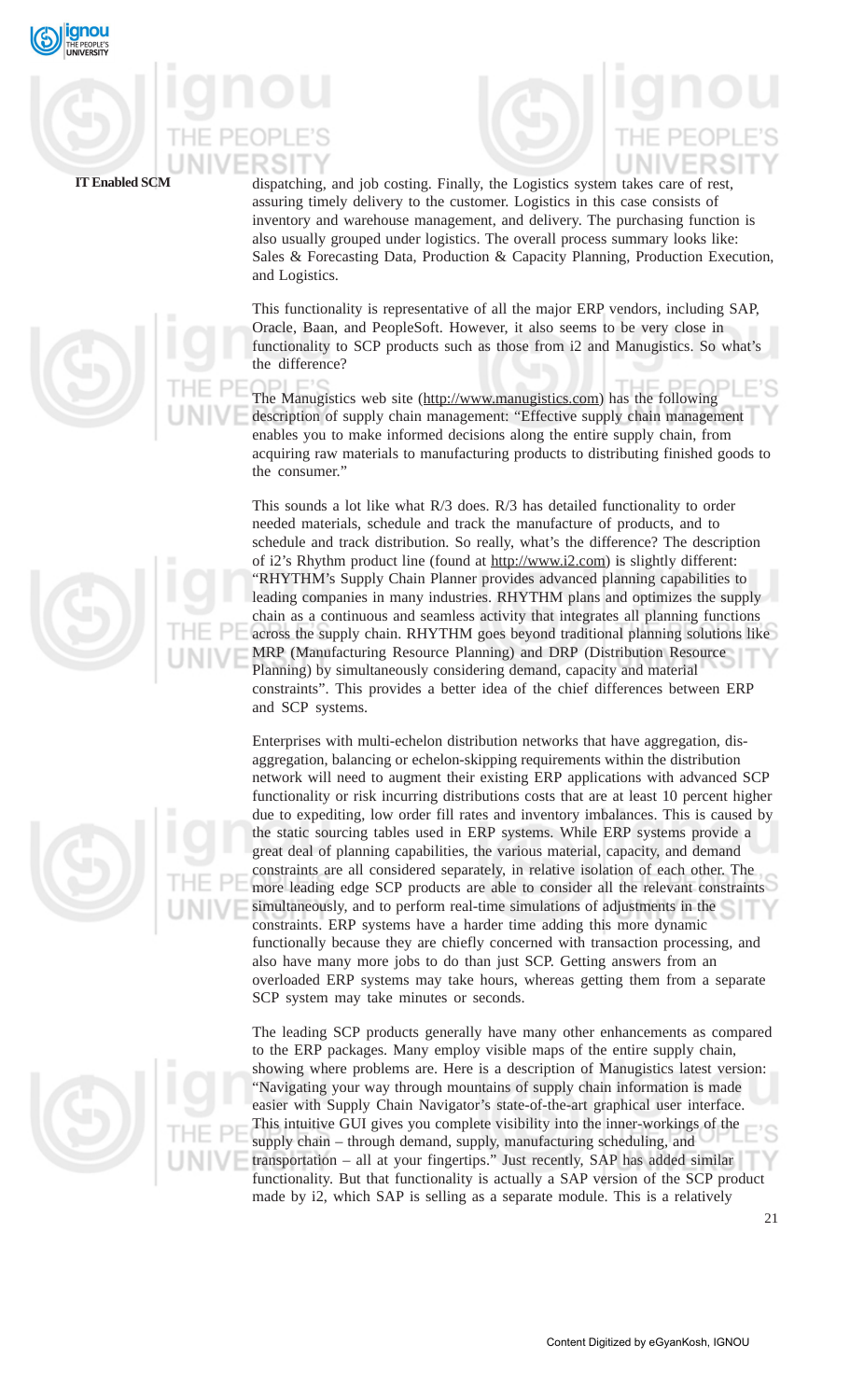



simplistic explanation of the key differences between the ERP vendors' SCP modules and the leading SCP only products, but it hits the main points.

Now, since these products have many naturally overlapping features, how is data kept consistent between them? i2 uses SAP's ALE (Application Link Enabling) to exchange data between R/3 and Rhythm (i2's SCP product suite). Oracle and the other ERP vendors also have APIs that i2 and other vendors can use as common denominator middle-ware to interface to. However, this means that each vendor has to change their middle ware interface software quite often, which is often a trial and error process, doesn't usually perform well, and often turns into a nightmare. A newer, and possibly better solution to this problem is SIS (Specialized Integration Software). This software is designed specifically to allow ERP and other systems to share processes and data. This removes the core of developing an interface to every other vendors software. The major company in this area is Cross Worlds Software Inc., although more are appearing. This software, which runs on Windows NT, claims to work by simply pointing and clicking on a sending application (such as SAP) and a receiving application (such as Manugistics) and then selecting the processes to link together. No programming is required.

One other key development that should be noted is the rapid convergence that is happening between ERP and SCP software. The ERP vendors have awaken, and are rushing to add more sophisticated supply chain functionality to their ERP products. And the SCP vendors are also expanding their functionality, further encroaching on the area inhabited by the ERP vendors. Although it seems that all the leading SCP vendors are partnered with the all the leading ERP vendors, this is only a temporary relationship if SAP, Oracle, etc. have their way. Following SAP's example, Oracle has also added a SCP module, and Baan and People Soft both have recently acquired smaller SCP vendors to integrate into future releases of their ERP products. As the ERP vendors move heavily into the midsize market with their new supply-chain bolstered products, they should push a lot of the smaller SCP and ERP vendors out of business. With the industry shakeout, implementations should become somewhat simpler and thus shorter and less expensive, since there will be less products to integrate, and more experienced implementers in job market.

## **Activity 3**

Select a case study from a National/International Journal, which discusses the selection and implementation of either ERP or SCM. Discuss the suitability of the selected case study in Indian context.

.............................................................................................................................. .............................................................................................................................. ..............................................................................................................................

..............................................................................................................................

## **9.9 SUMMARY**

22 How to best extract value from information technology resources is a major challenge facing both business and IT managers, particularly as they turn their focus on searching for competitive benefits of strategic information systems and striving for benefits beyond process reengineering. This search becomes increasingly complex for those organizations attempting to operate in supply chains with multiple participants.

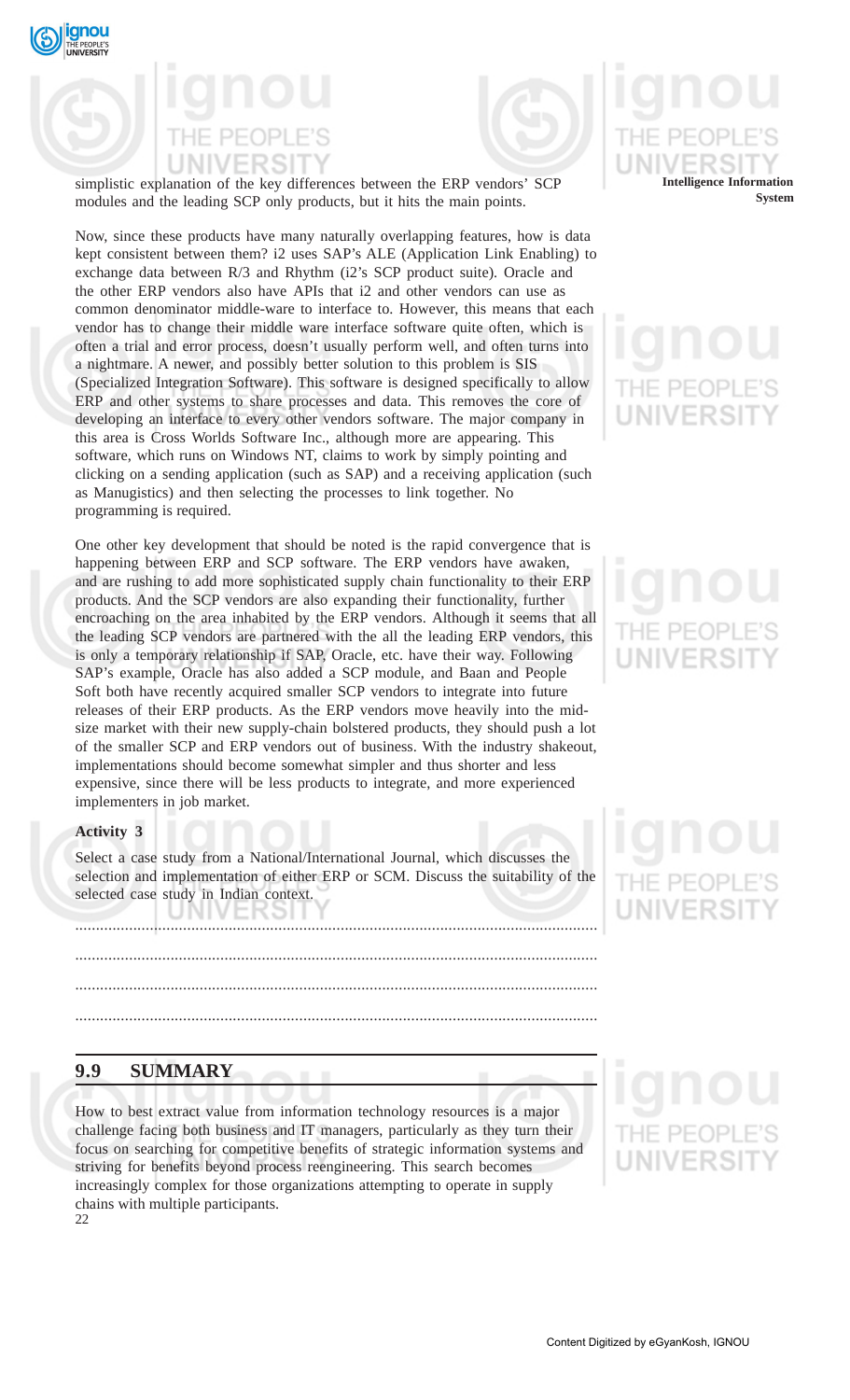



In this unit, the recent development in the information system, particularly in supply chain context, has been reviewed. The changing paradigm of manufacturing from old rules to new rules of manufacturing required an intelligence information system. The sets that include MRP, ERP and DRP are a few business intelligence that automate the enterprise activities. This application makes use of recent developments in information technology. However, the supply chain planning (SCP) emerged as a new tool for an integrated business. The benefits of this tool includes, reduction of lead-time, inventory cost reduction, reduction in operating costs, cycle time reduction, and improved productivity. A comparison of ERP and SCP reveals that there exists a great deal of similarity between these two approaches. However, the key processes vary and hence the differences are reflected in the software. Additional features are being handled in the SCM. Supplier reliability, supplier lead time, process reliability, change overtime, schedule attainment, perfect order completion, replenishment lead time, delivery days on hand, total supply chain and total cycle time are the key performance indicators that need to be continuously measured and monitored for competitive advantage. SCM software product developers keep these indicators for benchmarking their products.

## **9.10 SELF-ASSESSMENT QUESTIONS**

- "Making changes in a manufacturing company is probably the hardest thing that civilized man has ever set out to achieve" – give your comment on this statement in context with the organization switching to supply chain management.
	- 2) Distinguish between independent and dependent demand inventory system. Why inventory control system is not practiced for dependent item material planning?
	- 3) Give major inputs of MRP. Identify the sources through which these inputs are obtained. Give your answer for both Make to Stock (Make to Forecast) and Make to Order situations.
	- Prepare a flow chart for Material Requirement Planning logic. Illustrate the basic mechanics of the logic for a simple product like a ballpoint pen. Assume all the necessary data for your selected product.

Each year Sputter Sports, Inc., receives orders for footballs from the Paramutuel Foot ball League (PFL). Because of the destructive left foot of Transylvanian superstar Vladimir 'Toze' Kickofski, the PFL orders a single quantity of balls, so Sputter Sports wants to determine when the materials necessary to produce the order should be obtained. Sputter Sports plans to ship 300 footballs in week 8, 200 in week 10, and 200 in week 12. Sputter has no other customer for footballs.

23 A football is composed of a leather cover, a rubber bladder, and a string to lace the leather cover after the bladder has been inserted. Sputter purchases bladders already molded with the inflation valve as an integral part of it. The lead-time to obtain bladders is five weeks and they cannot be purchased in orders of less than 250. Sputter purchases pigskin in sheets large enough to make four footballs. Records of past purchases indicate that it takes two weeks from the time of order until the skins are delivered. It takes one week to cut and stitch 100 footballs with the current work force, and Sputter does not plan to enlarge its facilities or work force for this order. One hundred strings for the footballs are cut from on cowhide, which takes only one week to purchase. It takes one week to assemble an order of footballs up to 500 units.